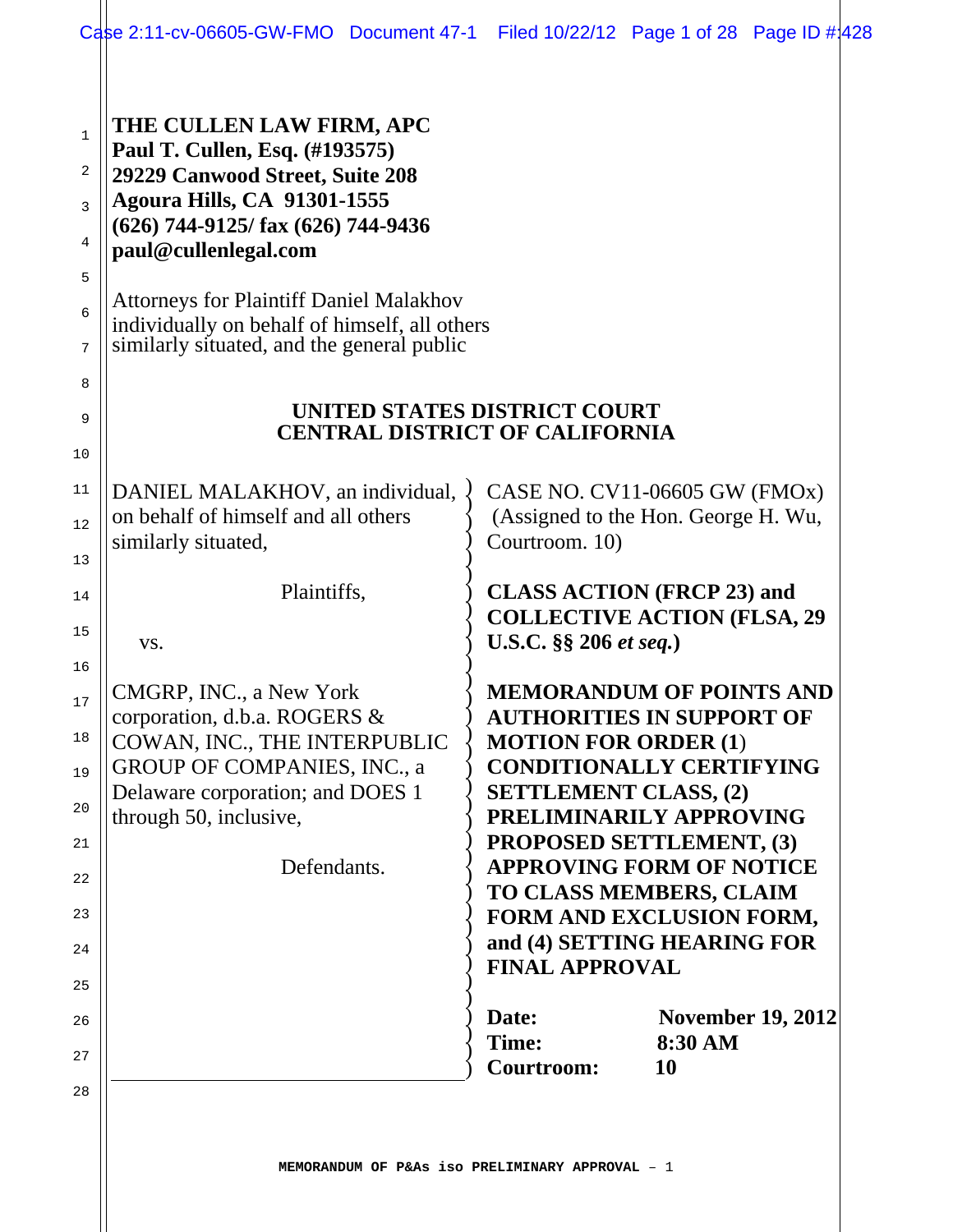# **TABLE OF CONTENTS**

| <b>MEMORANDUM OF POINTS AND AUTHORITIES</b>                                                               | $\overline{2}$ |
|-----------------------------------------------------------------------------------------------------------|----------------|
| <b>INTRODUCTION</b><br>I.                                                                                 | $\overline{2}$ |
| <b>SUMMARY OF THE LITIGATION</b><br>II.                                                                   | 5              |
| <b>History of the Complaint</b><br>A.                                                                     | 5              |
| <b>Discovery and Investigation</b><br><b>B.</b>                                                           | $\tau$         |
| <b>SUMMARY OF THE SETTLEMENT</b><br>III.                                                                  | 9              |
| THE SETTLEMENT MEETS THE STANDARDS FOR<br>IV.<br>PRELIMINARY APPROVAL                                     | 12             |
| The Settlement Resulted from Arm's-Length Negotiations<br>$\mathbf{A}$ .                                  | 13             |
| The Settlement Has No Obvious Deficiencies<br><b>B.</b>                                                   | 15             |
| <b>APPLICATION FOR CERTIFICATION OF CLASS FOR</b><br>$\mathbf{V}_{\bullet}$<br><b>SETTLEMENT PURPOSES</b> | 15             |
| <b>ATTORNEYS' FEES AND COSTS</b><br>VI.                                                                   | 18             |
| VII. NATURE AND METHOD OF CLASS NOTICE                                                                    | 21             |
| VIII. CLAIMS ADMINISTRATION                                                                               | 22             |
| REQUEST FOR ENHANCEMENT AWARD<br>IX.                                                                      | 22             |
| <b>FINAL APPROVAL HEARING</b><br>X.                                                                       | 25             |
| <b>CONCLUSION</b><br>XI.                                                                                  | 25             |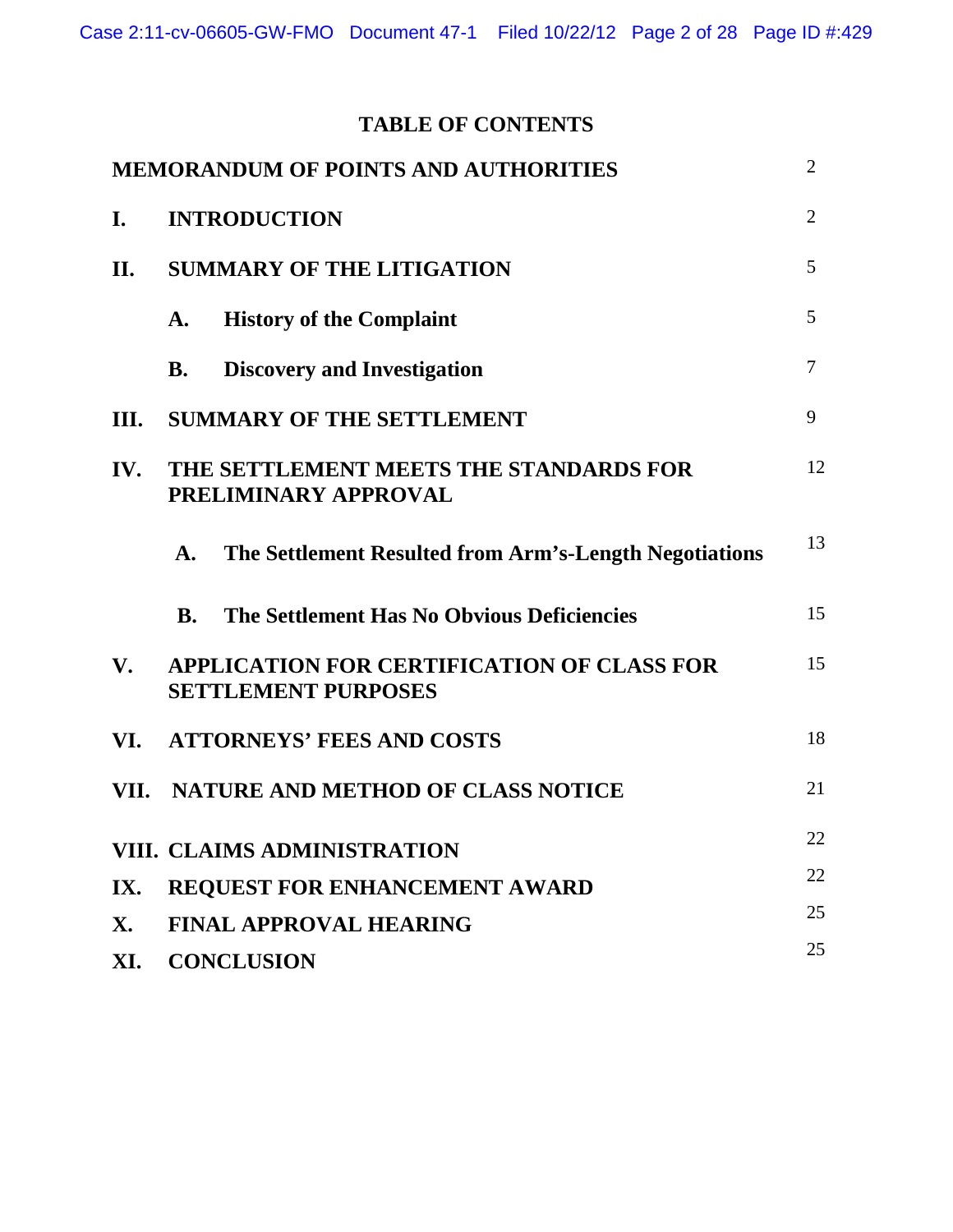# **TABLE OF AUTHORITIES**

# **CASES**

| <i>Brotherton v. Cleveland</i> , 141 F.Supp.2d 907 (S.D.Ohio, 2001)      | 24     |  |  |  |
|--------------------------------------------------------------------------|--------|--|--|--|
| Class Plaintiffs v. Seattle, 955 F.2d 1268, 1276 (9th Cir. 1992)         |        |  |  |  |
| Cook v. Niedert, 142 F. 3d 1004, 1016 (7th Cir. 1998)                    | 23     |  |  |  |
| Enterprise Energy Corp. v. Columbia Gas Transmission Corp., 137          |        |  |  |  |
|                                                                          | 24     |  |  |  |
| Gatreaux v. Pierce, 690 F.2d 616, 621 n.3 (7th Cir. 1982)                | 12     |  |  |  |
|                                                                          | 23     |  |  |  |
| Hanlon v. Chrysler Corp., 150 F.3d 1011, 1019 (9th Cir. 1998)            | 16     |  |  |  |
| In re Dun & Bradstreet Credit Services Customer Lit., 130 F.R.D. 366,    |        |  |  |  |
|                                                                          | 24     |  |  |  |
| In re First Capital Holdings Corp. Fin. Prods. Sec. Litig., MDL Docket   |        |  |  |  |
| No. 901 All Cases, 1992 U.S. Dist. LEXIS 14337, at *8                    |        |  |  |  |
|                                                                          | 14     |  |  |  |
| In re Heritage Bond Litigation, 2005 WL 1594403                          | 12     |  |  |  |
| In re Linerboard Antitrust Litig., 2004 U.S. Dist. LEXIS 10532, at *56   |        |  |  |  |
| (E.D. PA. June 2, 2004)                                                  | 23     |  |  |  |
| In re Microstrategy, Inc. Sec. Litigation, 148 F. Supp.2d 654, 663 (E.D. |        |  |  |  |
|                                                                          | 13     |  |  |  |
| In re United Energy Corp. Solar Power Modules Tax Shelter Inv. Sec.      |        |  |  |  |
| Litig., 122 F.R.D. 251, 256 (C.D. Cal. 1988)                             | 17     |  |  |  |
| Lerwill v. Inflight Motion Pictures, Inc., 582 F.2d 507, 512 (9th Cir.   |        |  |  |  |
|                                                                          | 17     |  |  |  |
| Mitchell v. Robert DeMario Jewelry, Inc. (1960) 361 U.S. 288, 292, 80    |        |  |  |  |
|                                                                          | 23     |  |  |  |
| Nat'l Rural Telecommunications Cooperative v. DIRECTV, Inc., 221         |        |  |  |  |
| F.R.D. 523, 524 (C.D. Cal. 2004)                                         | 12, 13 |  |  |  |
| Officers for Justice v. Civil Service Comm'n of the City and County of   |        |  |  |  |
| San Francisco, 688 F.2d 615, 625 (9th Cir. 1982)                         | 12, 13 |  |  |  |
| <i>Staton v. Boeing Co., 327 F.3d 938, 977 (9th Cir. 2003)</i>           |        |  |  |  |
| Van Bronkhorst v. Safeco Corp., 529 F.2d 943, 950 (9th Cir.              |        |  |  |  |
| $1976)$                                                                  | 12     |  |  |  |
| Vincent v. Hughes Air West, Inc. (9th Cir. 1977) 557 F.2d 759, 769       | 19     |  |  |  |
| Williams v. Vukovich, 720 F.2d 909, 922-923 (6th Cir.1983)               | 13     |  |  |  |
|                                                                          |        |  |  |  |

| <b>RULES</b> |           |
|--------------|-----------|
| FRCP Rule 23 | $12, 15-$ |
|              | 19.21     |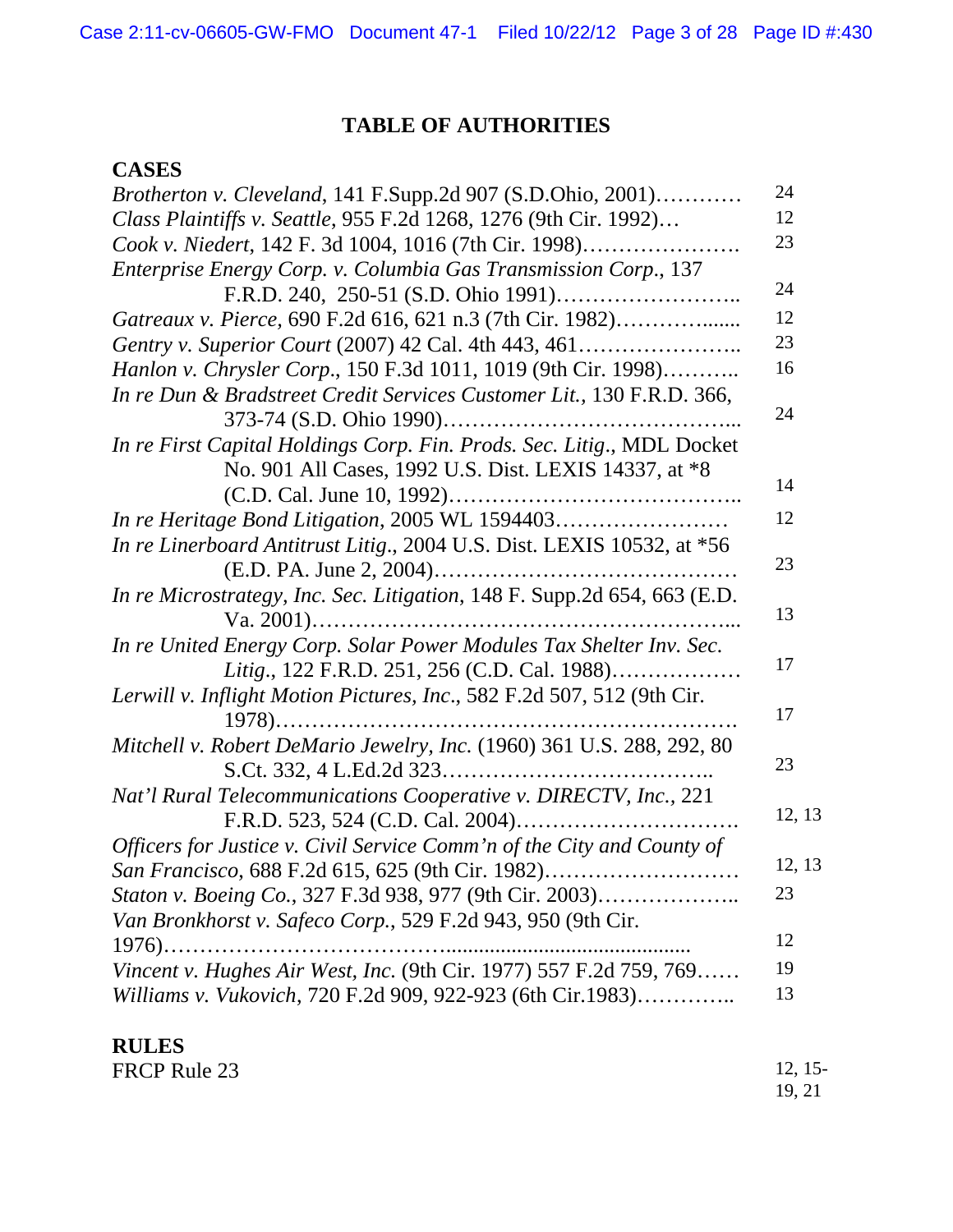Case 2:11-cv-06605-GW-FMO Document 47-1 Filed 10/22/12 Page 4 of 28 Page ID #:431

# **OTHER MATERIALS**

*Manual for Complex Litigation*, Fourth, § 22.661 at 438 (2004)……. 12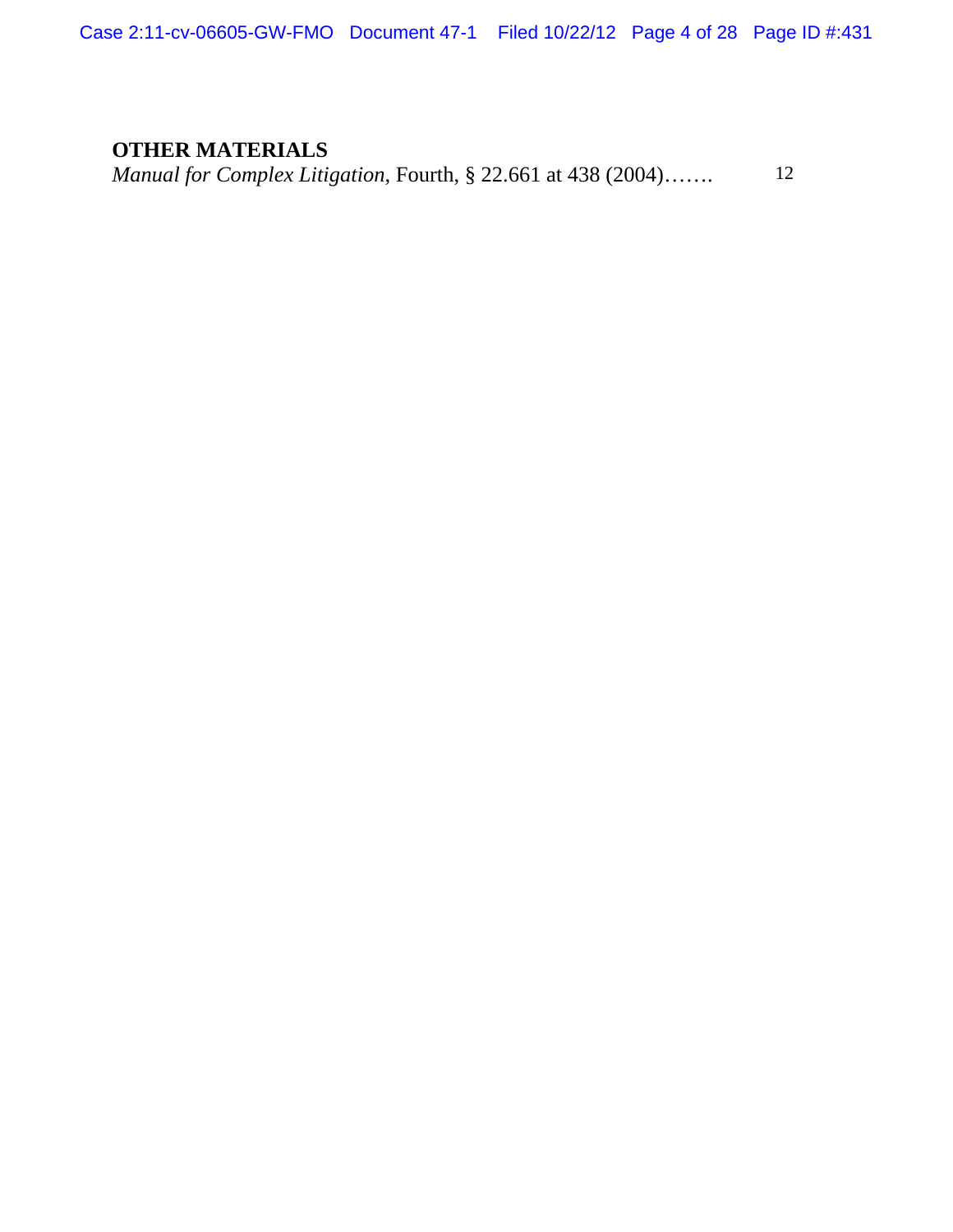#### **MEMORANDUM OF POINTS AND AUTHORITIES**

Proposed Class Representative, DANIEL MALAKHOV (hereinafter referred to as "Plaintiff" or "Class Representative") respectfully submits the following points and authorities in support of his motion for preliminary approval of the proposed class action settlement:

## **I. INTRODUCTION**

 The Parties hereto have reached a settlement subject to the approval of this Court. During a mediation on July 18, 2012 conducted by a widely respected mediator, Jeffrey Krivis, Plaintiff and the Defendants CMGRP, INC., a New York corporation d.b.a. Rogers & Cowan, THE INTERPUBLIC GROUP OF COMPANIES, INC., a Delaware corporation (hereinafter, "Defendants") entered into a comprehensive settlement agreement based upon the terms set forth in a memorandum of understanding executed at the time of mediation. The terms of this settlement were revised and finalized in a the Parties' **Stipulation and Agreement of Compromise, Settlement and Release** (**Exhibit 1** hereto, which is incorporated herein by reference, and sometimes hereinafter referred to as "Settlement Agreement" or "Stipulation of Settlement.")

 Pursuant to the Stipulation of Settlement and this unopposed motion, Plaintiff requests the Court to enter an order: (1) preliminarily approving the proposed Settlement, (2) preliminarily certifying the proposed Settlement Class for purposes of settlement only, (3) preliminarily certifying Plaintiff as the Class Representative, (4) appointing Plaintiff's counsel as counsel for the Settlement Class, (5) directing that the Classes be given notice of the pendency of this action and the settlement, and (6) scheduling a hearing to consider final approval of the settlement, entry of a proposed final judgment, and Plaintiff's counsel's application for an award of attorneys' fees and reimbursement of costs and expenses, as well as an Enhancement Award to the Class Representative.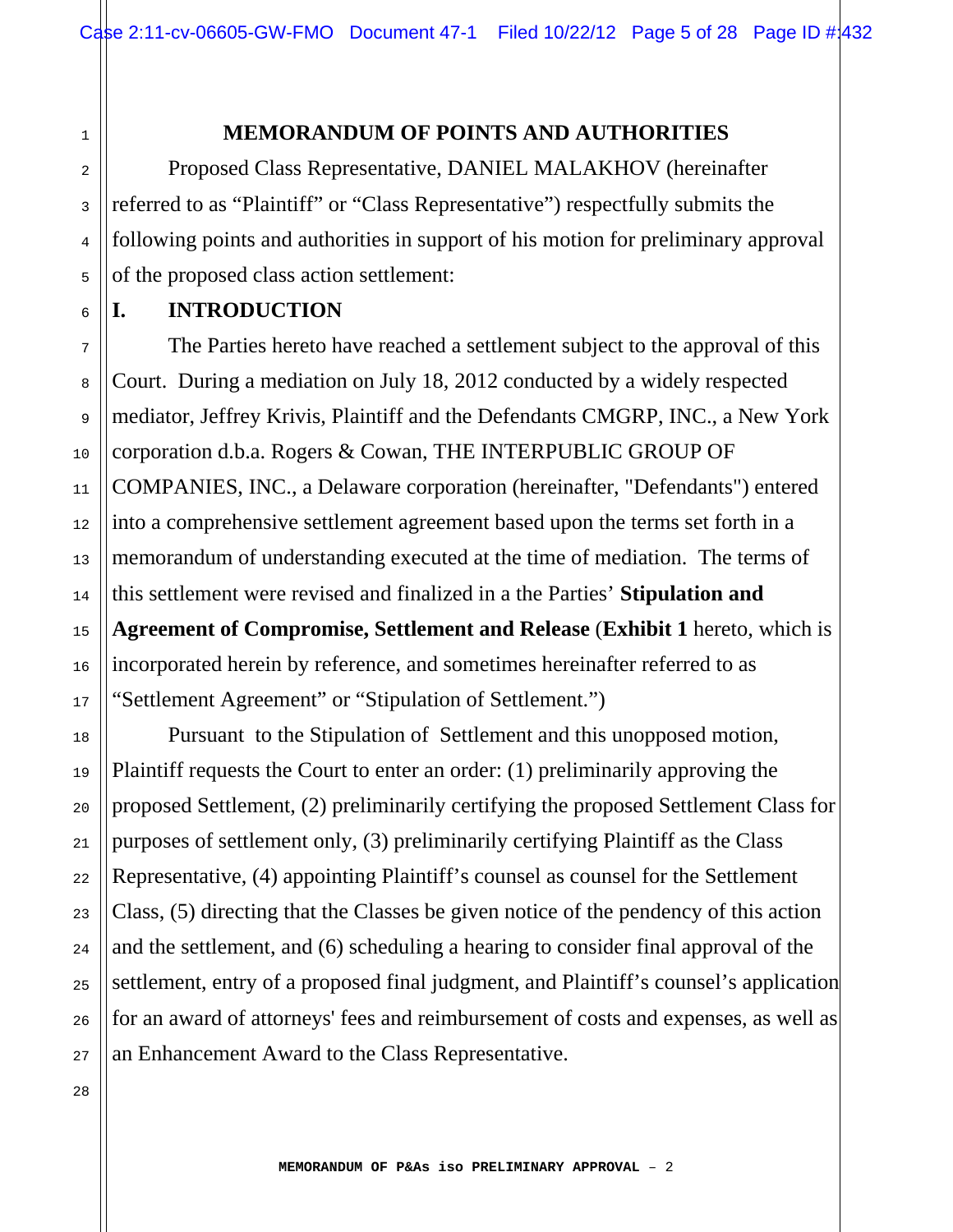The currently pending action seeks to certify both (a) a Rule 23 Class based on California wage & hour claims and (b) a Collective Class based on the Fair Labor Standards Act, 29 USC §§ 201 et seq. (FLSA). At issue are approximately 37 full-time equivalent job positions that have been occupied by approximately 169 employees of Defendants during the relevant class periods from June 30, 2007 to the date of preliminary approval. The core claims in the putative class and collective action are nonpayment of minimum and/or overtime wages, meal and rest break violations, pay stub violations, waiting time penalties, and unfair business practices.

The two settlement classes are defined as follows:

 **Rule 23 Class Definition:** All of Defendants' California-based employees who worked for Defendants during the Relevant Time Period (i.e. June 30, 2007 forward) and who were categorized by Defendants as non-exempt employees, including hourly-paid employees and overtime-eligible, salaried employees in the Rogers & Cowan, PMK + BNC, Axis, GolinHarris and Weber Shandwick business units in the following job positions: Account Coordinator, Temporary Account Coordinator, Assistant, Temporary Assistant, Receptionist, Temporary Receptionist, Administrative Assistant, Temporary Administrative Assistant, Executive Assistant, Publicity Assistant, Intern (paid), Media Relations Intern (paid), Design Intern (paid), and Entertainment Intern (paid).

 **FLSA Collective Class Definition:** All of Defendants' employees who worked for Defendants during the Relevant Collective Action Time Period, which is 3 years prior to date of the filing of this amended complaint (i.e. June 20, 2008 forward) and who were categorized by Defendants as non-exempt employees, including hourly-paid employees and overtime-eligible, salaried employees in the Rogers & Cowan, PMK + BNC, Axis, GolinHarris and Weber Shandwick business units in the following job positions: Account Coordinator, Temporary Account Coordinator, Assistant, Temporary Assistant, Receptionist, Temporary

1

2

3

4

5

6

7

8

9

10

11

12

13

14

15

16

17

18

19

20

21

22

23

24

25

26

27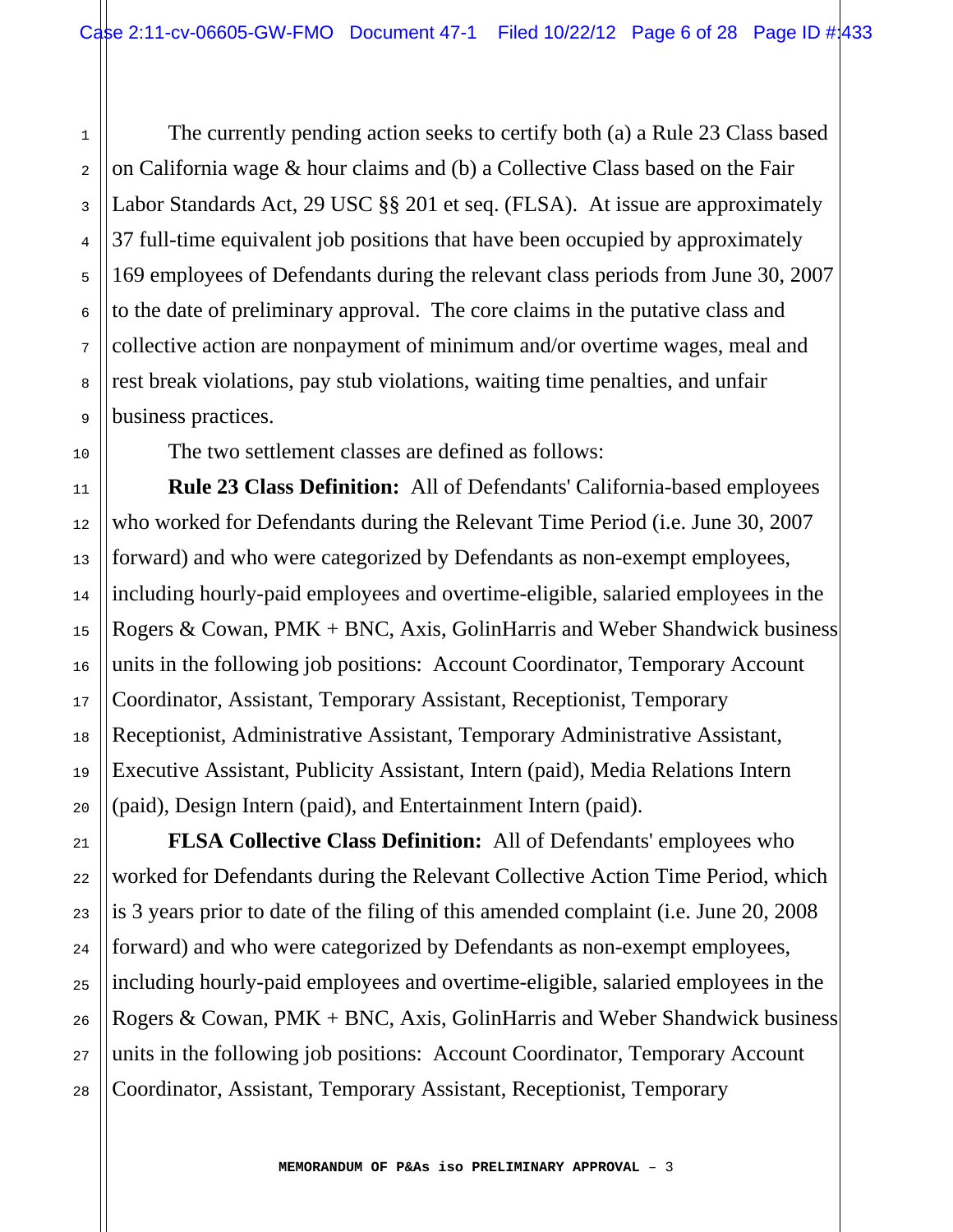Receptionist, Administrative Assistant, Temporary Administrative Assistant, Executive Assistant, Publicity Assistant, Intern (paid), Media Relations Intern (paid), Design Intern (paid), and Entertainment Intern (paid).

 The Settlement does not require a claims procedure for state law claims for the Rule 23 Settlement Class. However, because the FLSA requires class members to affirmatively opt in to be bound by any settlement, a claims procedure will be utilized for the FLSA claims. Only one claim form will be used. Thus, to obtain proceeds under the settlement, one need do nothing to obtain a monetary payment for settled state law claims; however, to receive additional compensation for claims under the FLSA, collective class members will have to submit a claim form.

 This is a non-reversionary settlement. To the extent that not all members of the putative class participate, those monies that would otherwise be allocated to non-participating members will be redistributed on a pro-rata basis to participating class members. A true common fund is being created to settle this case. In addition to payment of the Gross Fund Value of \$327,500.00, Defendants will be responsible for standard employer burdens (e.g. Social Security, SDI, etc.) on the portions of the settlement payment allocated to wages.

 The Parties have agreed to the proposed Notice of Pendency of Class Action, Claim Form, and Request for Exclusion form – collectively referred to as the "Notice Packet" -- are attached as **Exhibits 2, 3 and 4** hereto. The Parties have further agreed to the following: (a) the terms and conditions under which notice will be provided, (b) the amount to be recovered by Class Counsel for attorneys' fees and costs (i.e. 1/3 of the Gross Settlement Fund), (c) an appropriate Enhancement Award for the Class Representative (\$20,000), (d) a qualified, experienced claims administrator (CPT Group), (e) the estimated fees of the Claims Administrator (which the Parties agreed in the Stipulation would be approximately \$20,000 but which the administrator has re-bid at \$7400, with the class receiving the benefit of the difference).

1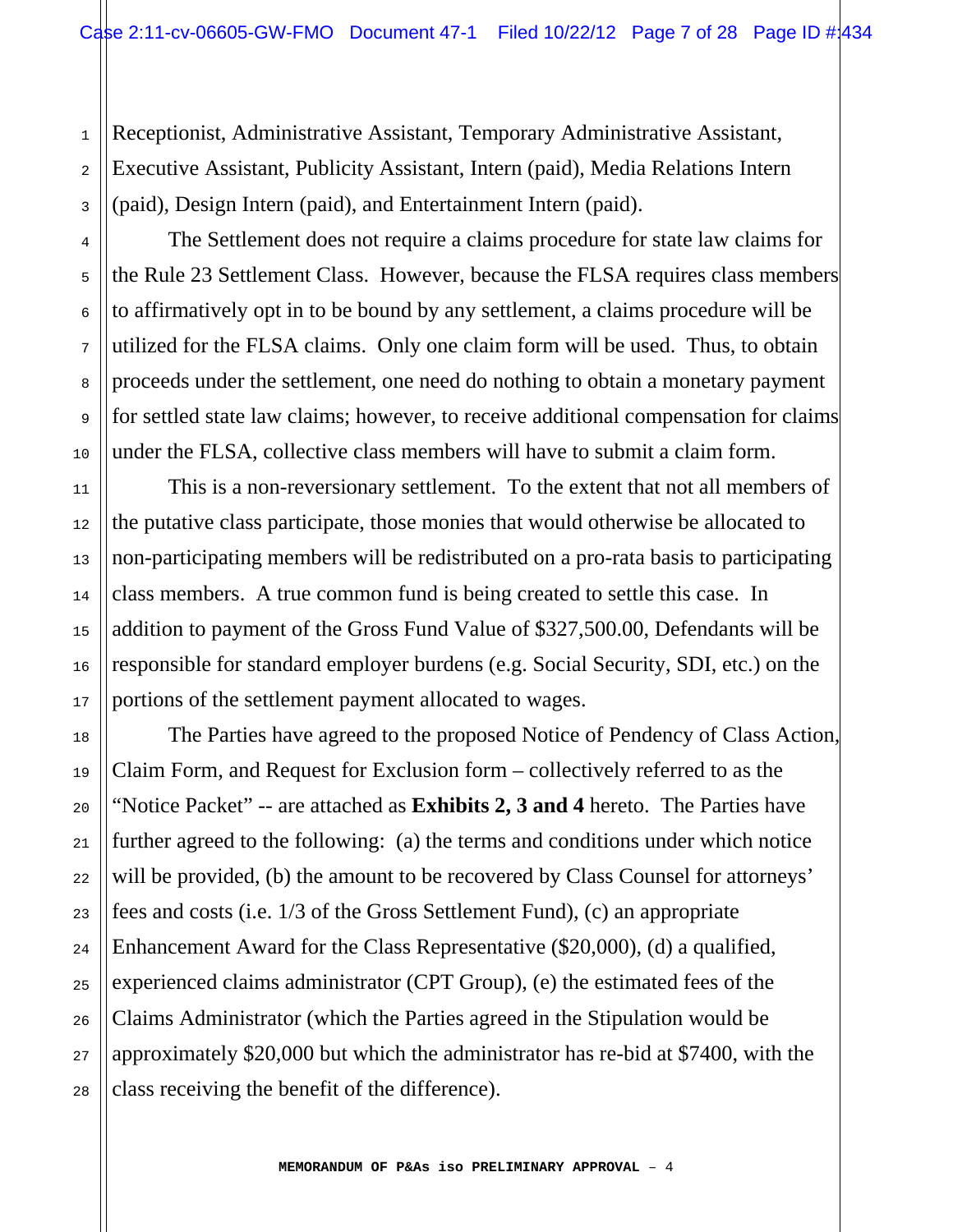The proposed settlement meets the criteria for preliminary approval set forth in the *Manual for Complex Litigation*,  $4<sup>th</sup>$  Ed. It is well within the range of what is fair, reasonable, and adequate for this case; thus, Plaintiff requests that the Court preliminary approve the settlement.

# **II. SUMMARY OF THE LITIGATION**

## **A. History of the Complaint**

 On June 30, 2011, Plaintiff DANIEL MALAKHOV initially filed his class action complaint in state court. The complaint asserted class claims against the Defendants, for "[a]ll of Defendants' California-based employees who worked for Defendants during the Relevant Time Period and who were categorized by Defendants as non-exempt employees." The complaint sought, *inter alia,* unpaid overtime compensation, unpaid minimum wages, meal and rest break penalties, and the standard derivative claims based thereon, it e.g. pay stub violations, waiting time penalties, and unfair competition. Plaintiff premised his theories for recovery of minimum wages and overtime wages on both state and federal law. Accordingly, Defendants removed the case to this Court.

 On June 20, 2012, Plaintiff filed a First Amended Complaint replacing Defendant Rogers & Cowan, Inc. with the correctly named corporate Defendants, i.e., the Interpublic Group of Companies and CMGRP, Inc., the latter of which does business under the fictitious business name of Rogers & Cowan. Plaintiff also narrowed the class definition to include employees of the Defendants, who were employed in positions that Plaintiff had ascertained were more similar to the job held by Plaintiff herein, rather than seeking relief for all non-exempt employees, irrespective of the similarity of their job duties.

Plaintiff's core allegations against the Defendants were that Defendant's had maintained a practice of refusing to pay wages for time spent by Class members (1) attending company-sponsored events to accompany the company's clients and/or perform other labor to facilitate the production of such events, (2) attending

28

1

2

3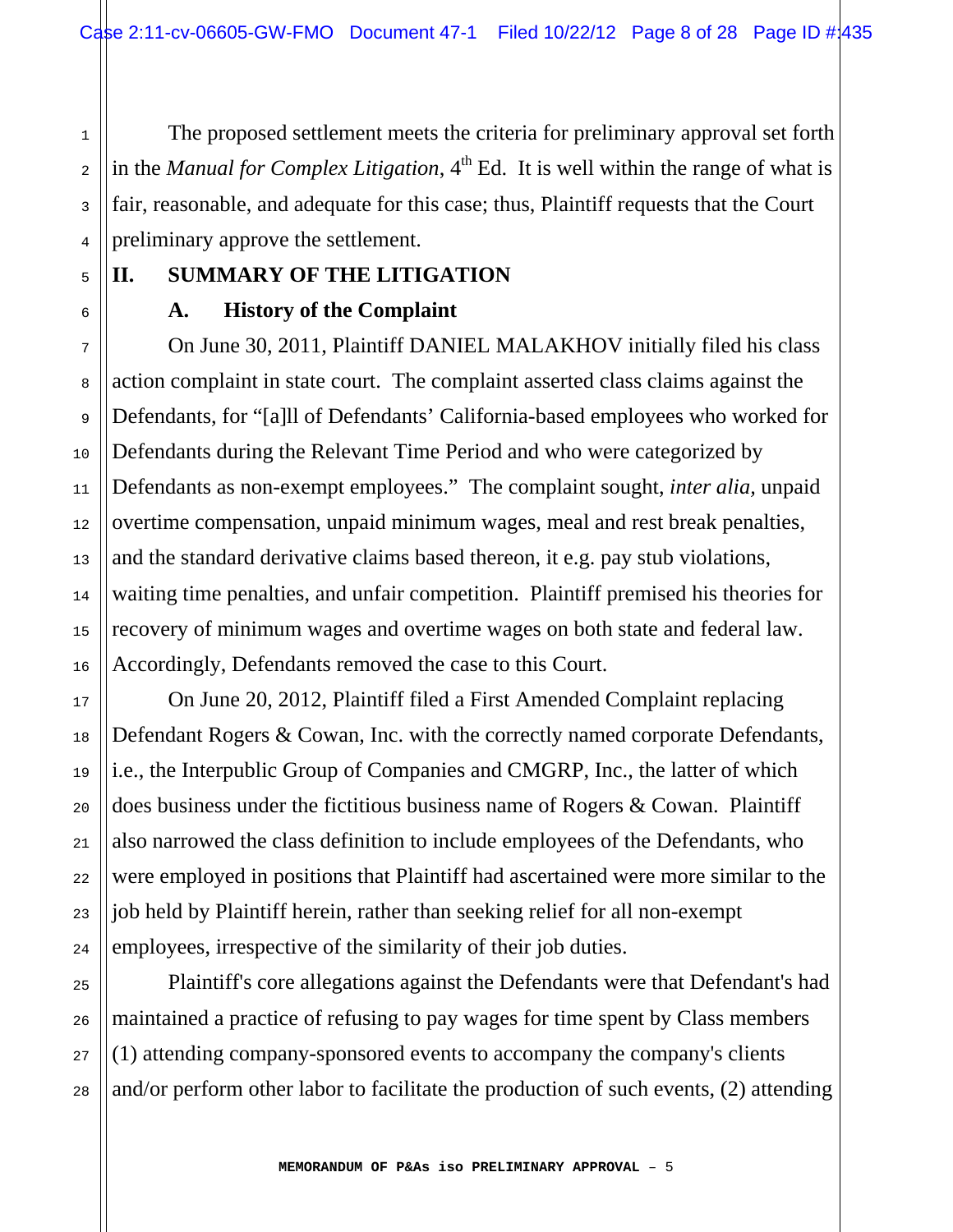1 2 3 4 5 6 client-sponsored events to assist in developing client relationships, (3) performing various and sundry tasks for company clients, and (4) performing personal services for company managers and/or executives. In sum, Plaintiff alleged that junior employees, who wanted to move up and create a career from themselves in the Defendant companies, had to put in a lot of "volunteer" hours if they wished to succeed.

7

8

9

10

11

12

13

14

15

16

17

18

19

20

21

22

23

24

25

26

27

28

 Although the litigation was sharply contested, the Parties did agree on perhaps the most basic issue in the case, that is, with respect to the job positions in dispute, Defendants unquestionably had to pay for employees to work at afterhours events. Before the implosion of the economy, there were multiple media events on a weekly basis that employees like Plaintiff were required to attend as part of their work for the Defendants. While it may have appeared to be fun cocktail Parties and/or "A List" celebrity events that many would pay to go to, Plaintiff and his coworkers were doing real labor at these events, labor for which they should have been paid. Defendants contended they had in fact paid for all such labor; whereas, Plaintiff contended that much of the time worked by persons occupying the job positions in question was off the clock and thus uncompensated.

 While Plaintiff did not personally witness what happened in the other agencies, a survey of putative class members in these other agencies conducted by Plaintiff counsel confirmed that the same pressures as existed in Rogers & Cowan to work without compensation at after-hours events, existed elsewhere in the Defendants' agencies. Had this case not settled, both sides were prepared to submit declarations from dozens of witnesses they had interviewed, declarations addressing the quantum of off the clock work, if any, performed by putative class members in Defendants' various agencies. Similarly, the Parties were prepared to present numerous declarations regarding the Defendants' policies and practices with respect to the provision of meal and rest periods in conformity with California law. However, given the risks and costs attendant to continued litigation, the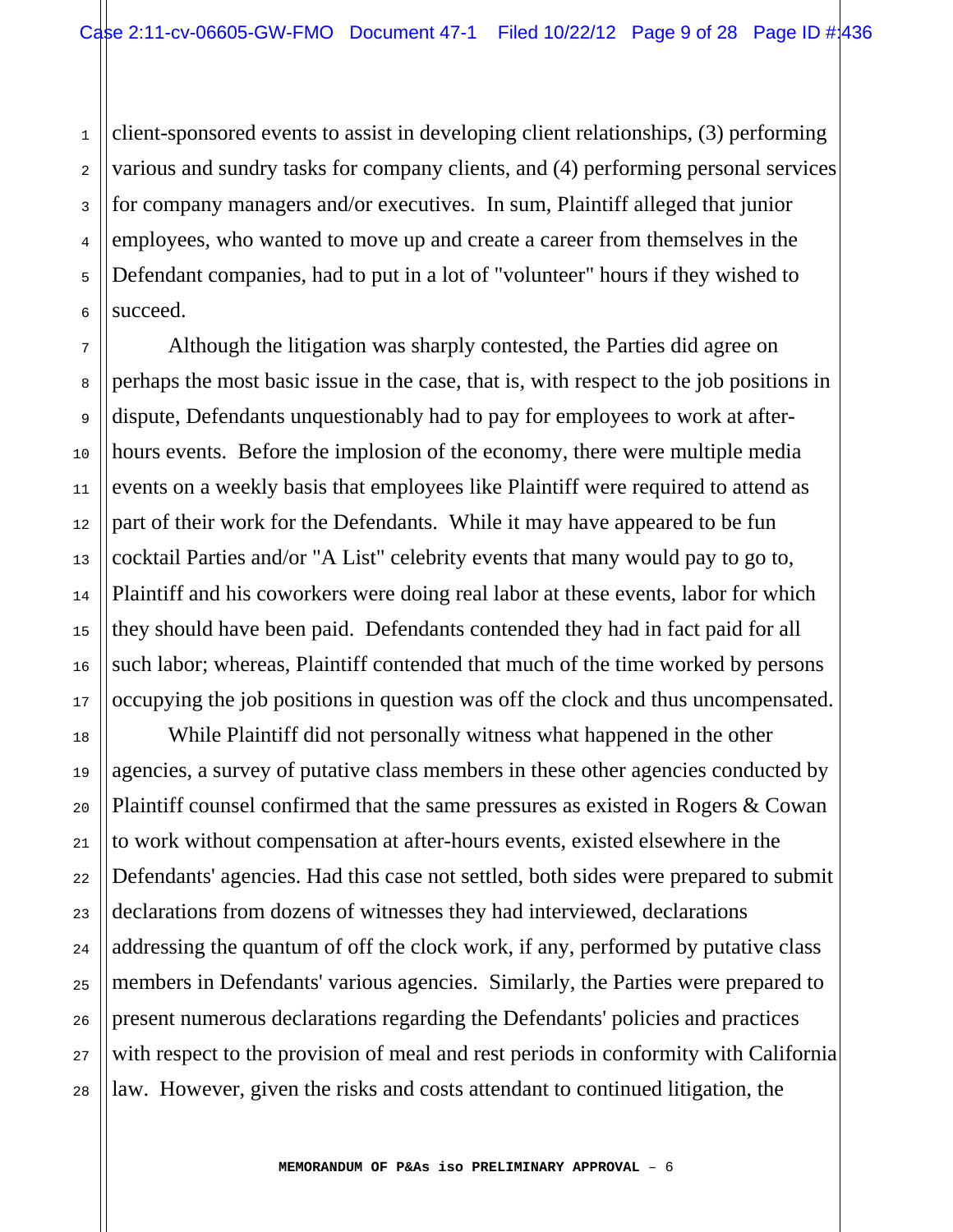Parties determined it would be in the best interests of all to resolve this matter by way of settlement.

1

2

3

4

5

6

7

8

9

10

11

12

13

14

15

16

17

18

19

20

21

22

23

24

25

26

27

## **B. Discovery and Investigation**

 Information was exchanged by the Parties through their Rule 26 Initial Disclosures. In addition, Class Counsel served written discovery upon Defendants and conducted depositions of three persons who responded to questions both in their individual capacity and as corporate designees pursuant to FRCP Rule 30(b)(6). In their corporate representative capacity, they were able to provide testimony regarding the duties and responsibilities of class members, the time worked by them, payroll administration, and much more with respect to not only Defendants' Rogers & Cowan business unit, but all of the other business units where the job positions in question existed, such as Axis, GolinHarris, and Weber Shandwick.

 Plaintiff also propounded one set of written discovery, including requests for production on both of the Defendants of 73 categories of documents, form and special interrogatories. Unfortunately, obtaining responsive documents to the production process was anything but easy. It involved a protracted process involving an almost constant flow of multiple meet and confer letters exchanged between the Parties over several months addressing whether putative class member discovery would be allowed and the scope of such discovery. The extensive letter writing devolved into worked up motions to compel, which were ultimately avoided when the Parties agreed to detailed compromises, compromises that were reduced to stipulations regarding discovery procedures that the Parties submitted to this Court for approval.

 As part of the discovery process (in response to pressure from Plaintiff), Defendants ultimately produced 29,566 documents, which documents were then individually reviewed by Plaintiff's Counsel and Plaintiff for evidence supportive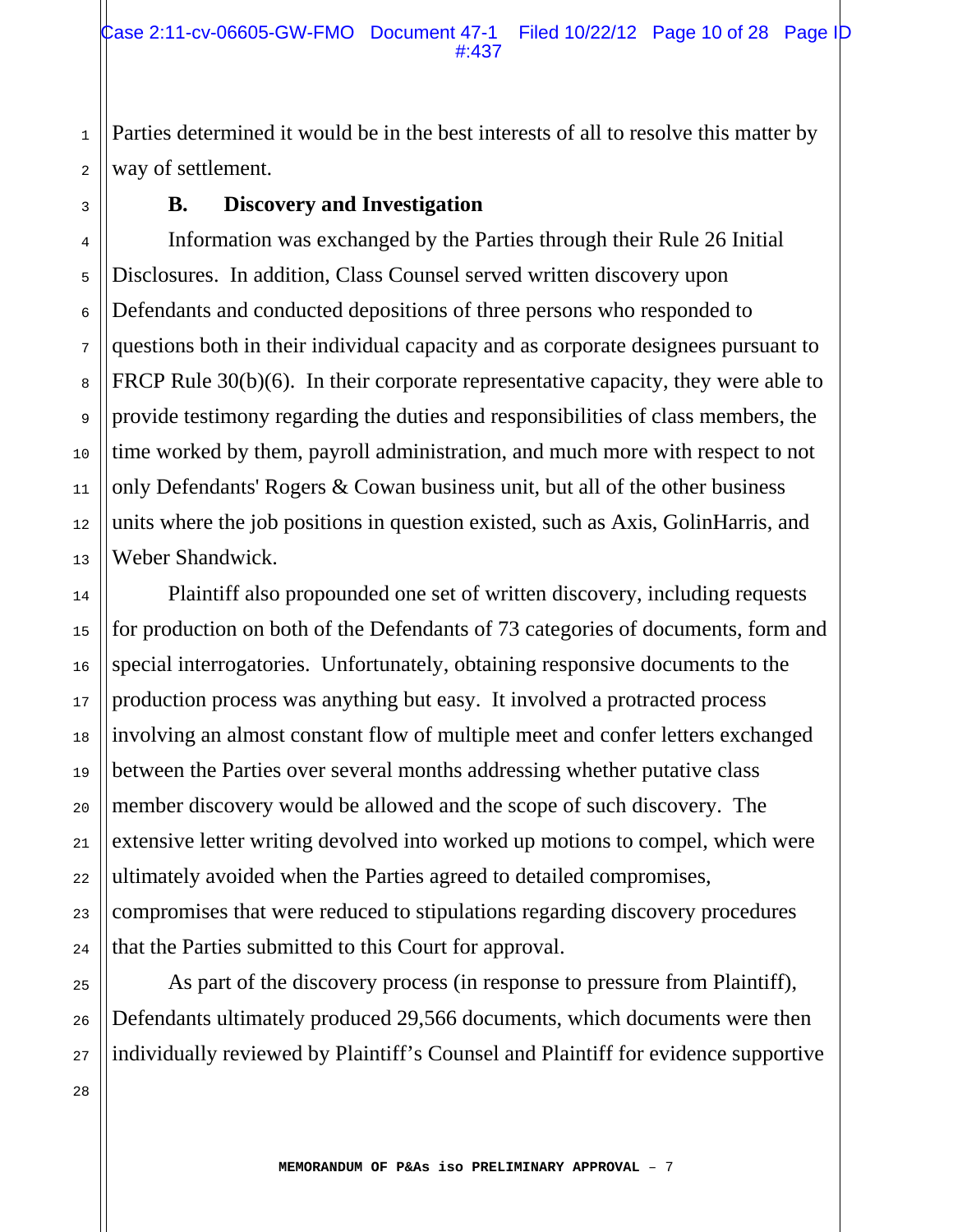of Plaintiff's theory of liability. Individually reviewing these documents was no small task.

1

2

3

4

5

6

7

8

9

10

11

12

13

14

15

16

17

18

19

20

21

22

23

24

25

26

27

28

 The Parties also sent out a *Belaire West* letter, and Plaintiff was thus provided a class list with all relevant contact information. Plaintiff's counsel succeeded in conducting interviews of approximately one third of the putative class members. The interviewees included both former and current employees in similar positions to Plaintiff. As such, Plaintiff's counsel was able to obtain a decent overview of the Defendant's operations to assess the uniformity of the pay practices Plaintiff had alleged were systematically applied to the class. Had this matter not settled, Plaintiff was prepared to present between 6 to 10 declarations to support Plaintiff's claims. Given the fact that there were only approximately 37 full-time equivalent positions at issue, Plaintiff expected the Court to give fairly heavy weight to these declarations.

 Pursuant to the discovery stipulations outlined noted above, Defendants engaged an IT specialist to search a large number of e-mail accounts with specified keywords, such as "volunteer" and other terms that were utilized within the business to describe the uncompensated work that Plaintiff alleged the putative class of nonexempt employees were expected to perform outside of regular business hours. After having conducted this search, which was represented to have cost approximately \$10,000, any e-mails and/or attachments thereto containing the keywords were produced for inspection by Plaintiff and his counsel.

 As a consequence of Plaintiff's investigation and discovery, Plaintiff's counsel learned that the initial definition proposed by the Plaintiff was perhaps overly inclusive, in that it sought to represent *all* nonexempt employees in dozens of agencies that work in a semi-autonomous manner under the umbrella the Interpublic Group of Companies. The proposed class included many employees with job titles and duties that were quite different than Plaintiff's. The initial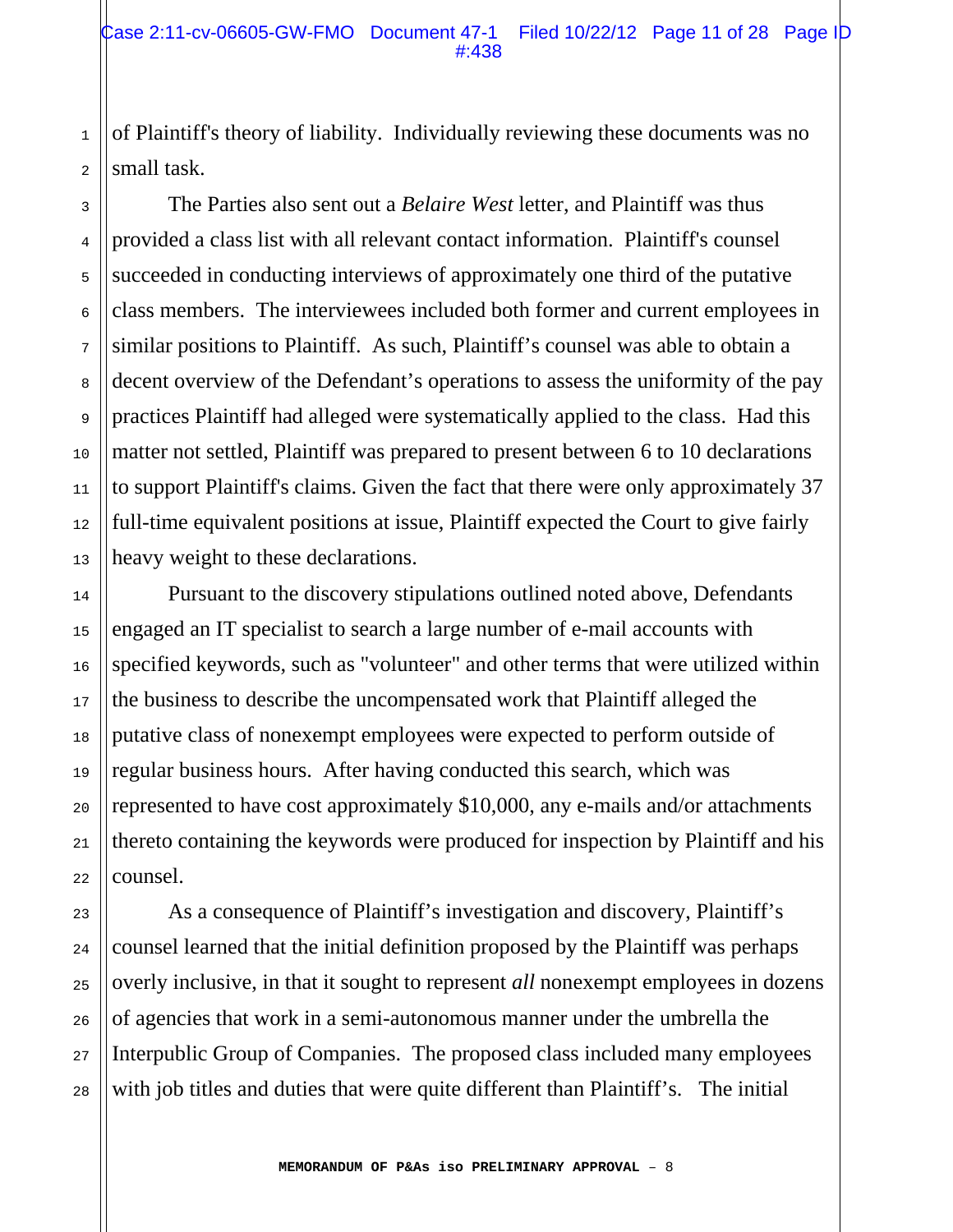class definition comprised multiple job classifications– some hourly, some salaried, some traditionally exempt, and even some high-level free lance workers. In light of the potential lack of cohesion among putative class members, Plaintiff willingly narrowed the proposed classes to those persons who occupied job positions that were similar to that which Plaintiff occupied as an Account Coordinator in the Defendants' agencies that were similar in nature to the Rogers & Cowan agency within which the Plaintiff had worked. By narrowing the focus of the proposed class and collective actions, Plaintiff substantially reduce the number of persons potentially affected by the action, but believed he had substantially improved the odds of certifying the class.

 Subsequent to the filing of the FAC and the depositions of both Plaintiff and the key witnesses from the Defendants' operations, as well as all of the other discovery and investigation identified above, the Parties agreed to engage the services of a widely respected class action mediator, Jeffrey Krivis. In anticipation of the mediation, Defendants provided Plaintiff with approximately 10 declarations from putative class members in an effort to demonstrate to Plaintiff (and ultimately to this Court if necessary) that the practices of which Plaintiff had complained may not have been as uniform as purported in the allegations of the complaint.

#### **III. SUMMARY OF THE SETTLEMENT**

 The settlement agreement was reached in arm's-length negotiations, where both sides had been fully apprised of the respective strengths and weaknesses of their case as a consequence of the substantial discovery and investigation they had already conducted. At the end of a full day of mediation, general terms of the settlement were agreed upon, and the same were reduced to a memorandum of understanding. Thereafter, another round of negotiations ensued during which the parties negotiated the terms of the substantially more detailed settlement agreement before this Court. Those negotiations revolved around details of

**MEMORANDUM OF P&As iso PRELIMINARY APPROVAL** – 9

1

2

3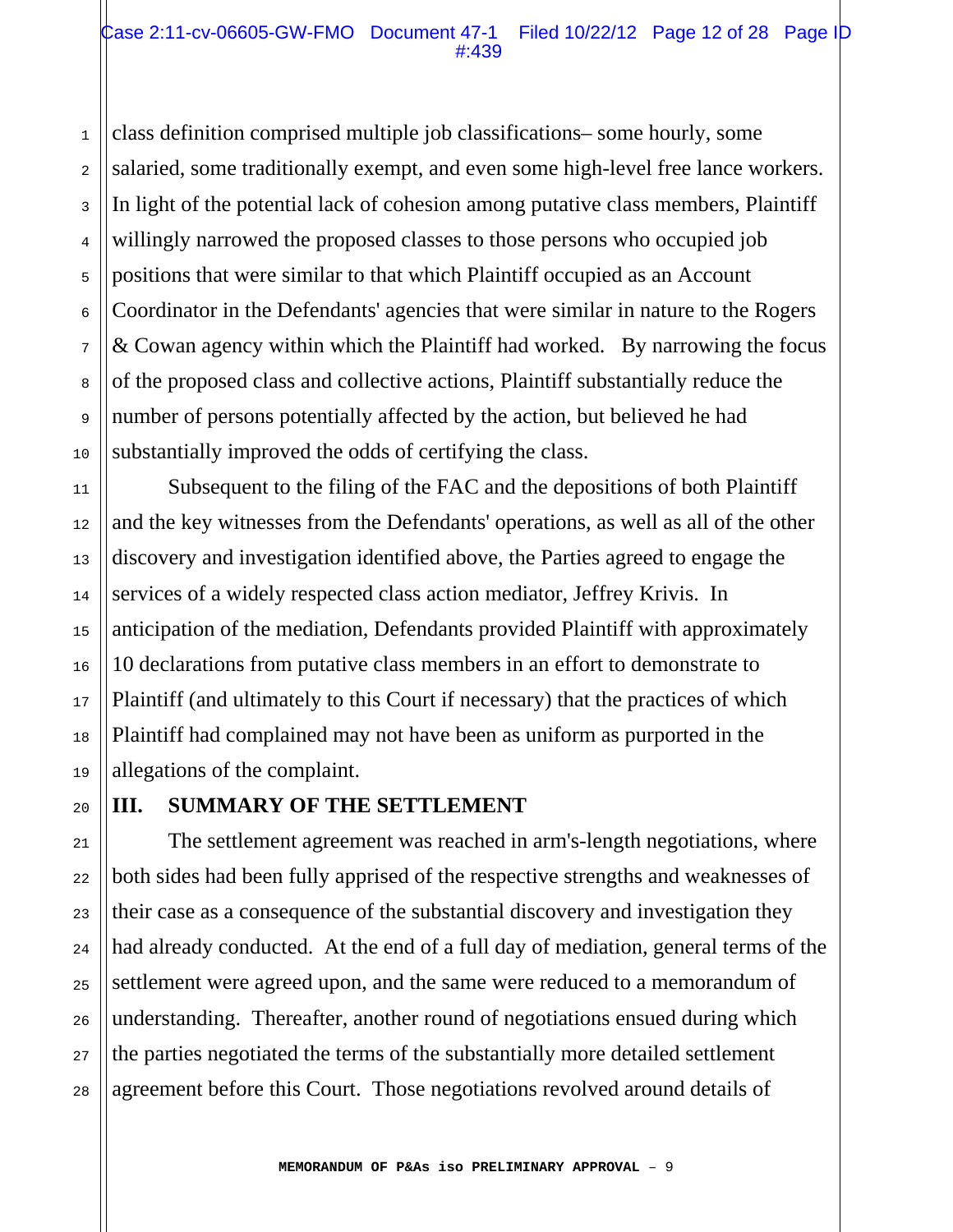implementation, form of notice, methods for follow up contact with nonresponsive class members, and the method of serving such notices. Again, due to persistence of all counsel, the Parties were successful in finalizing the Stipulation for Settlement now being presented to this Court for preliminary approval.

 At all times, the Parties' settlement negotiations have been non-collusive, adversarial, and at arm's length. The above-described investigation and evaluation, as well as discovery and the information exchanged during the settlement negotiations, were and are more than sufficient to assess the merits of the Parties' respective positions, to ensure that the settlement is fair and equitable.

 The terms of the settlement are set forth in the Stipulation for Settlement attached hereto as Exhibit 1 and incorporated herein by reference. The principal terms are:

A. Defendant shall pay to \$327,500 (the "Gross Settlement Fund") to settle the case. Defendant shall be responsible for any and all social security and payroll taxes and related payroll tax expenses.

B. One-third (1/3rd) of the Gross Settlement Fund is to be allocated to attorneys fees and costs for the work already performed by Class Counsel in this case, and all of the work remaining to be performed in documenting the Settlement, securing Court approval of the Settlement, making sure that the Settlement is fairly administered and implemented, and obtaining dismissal of the action.

C. \$20,000 is designated for the Class Representative, DANIEL

MALAKHOV, as consideration for serving as a Class Representative. D. Defendant will pay for the costs of claims administration, which, in the settlement agreement was contemplated to be approximately \$20,000, but which has been competitively bid to \$7400 with a reputable claims administrator, CPT Group. This is an administrator that has earned the confidence of counsel for both Parties based upon prior performance.

1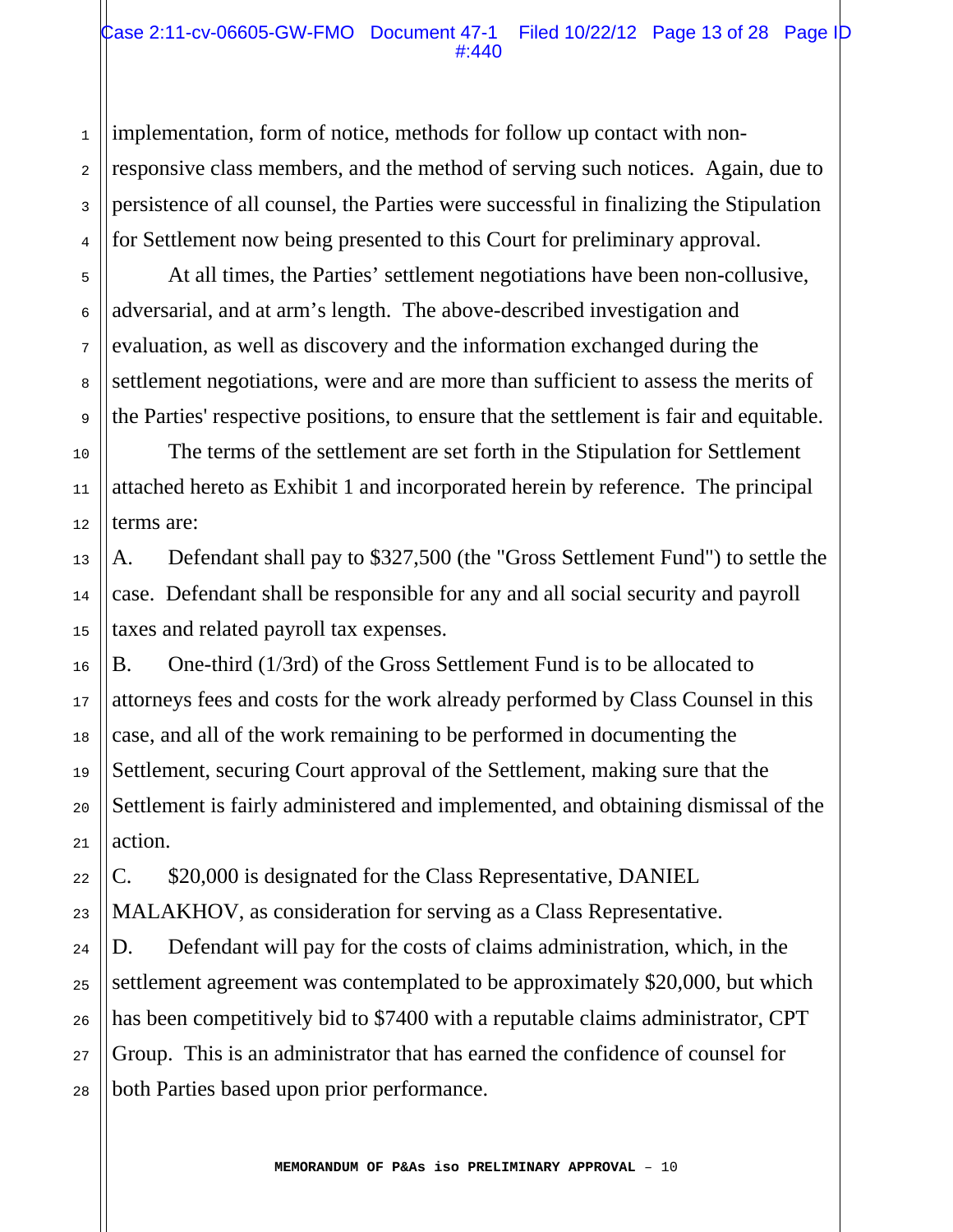1 2 3 5 6 E. The balance of the Gross Settlement Fund after deductions (i.e. for attorney's fees and costs, the class representative enhancement fee, and the costs of administration) or the Net Settlement Fund is to be divided in a pro rata manner based upon workweeks worked by the participating class member compared to the aggregate number of workweeks worked by all class members during the Class Period.

F. The Settlement Class Members who complete a FLSA Consent Form and opt into the FLSA class will have their respective workweeks increased by 10% when calculating their portion from this fund.

G. The Parties have sought to rationally allocate the amounts in the settlement fund to the various claims in the causes of action in the operative complaint. The precise details of said allocation are set forth in the Stipulation for Settlement. However, generally speaking, monies are allocated for overtime claims under state law, meal and rest break violations, pay stub violation penalties, late payment penalties pursuant to Cal. Labor Code § 203, etc. Defendants will fund the settlement within five (5) days of the Effective Date of final approval by the Court, as that term is defined in the Settlement Agreement. Essentially, the Effective Date is the date on which the Court's ruling that final approval is actually final and not appealable. For example, if there are no objections filed settlement, the date of Final Approval shall be the Effective Date.

H. The Parties have agreed on the form of notice to be provided to the Class. **The Notice of Class Action Settlement ("Notice"**) **is** attached hereto as **Exhibit 2.** The proposed **Claim Form is** attached as **Exhibit 3**, and a **Request for Exclusion Form** is attached as **Exhibit 4**. These three documents are collectively referred to as the "Notice Packet." The Claim Form will include a calculation of each Class Member's estimated payment based upon the assumption that the relief sought by way of this preliminary approval motion is granted final approval.

4

7

8

9

10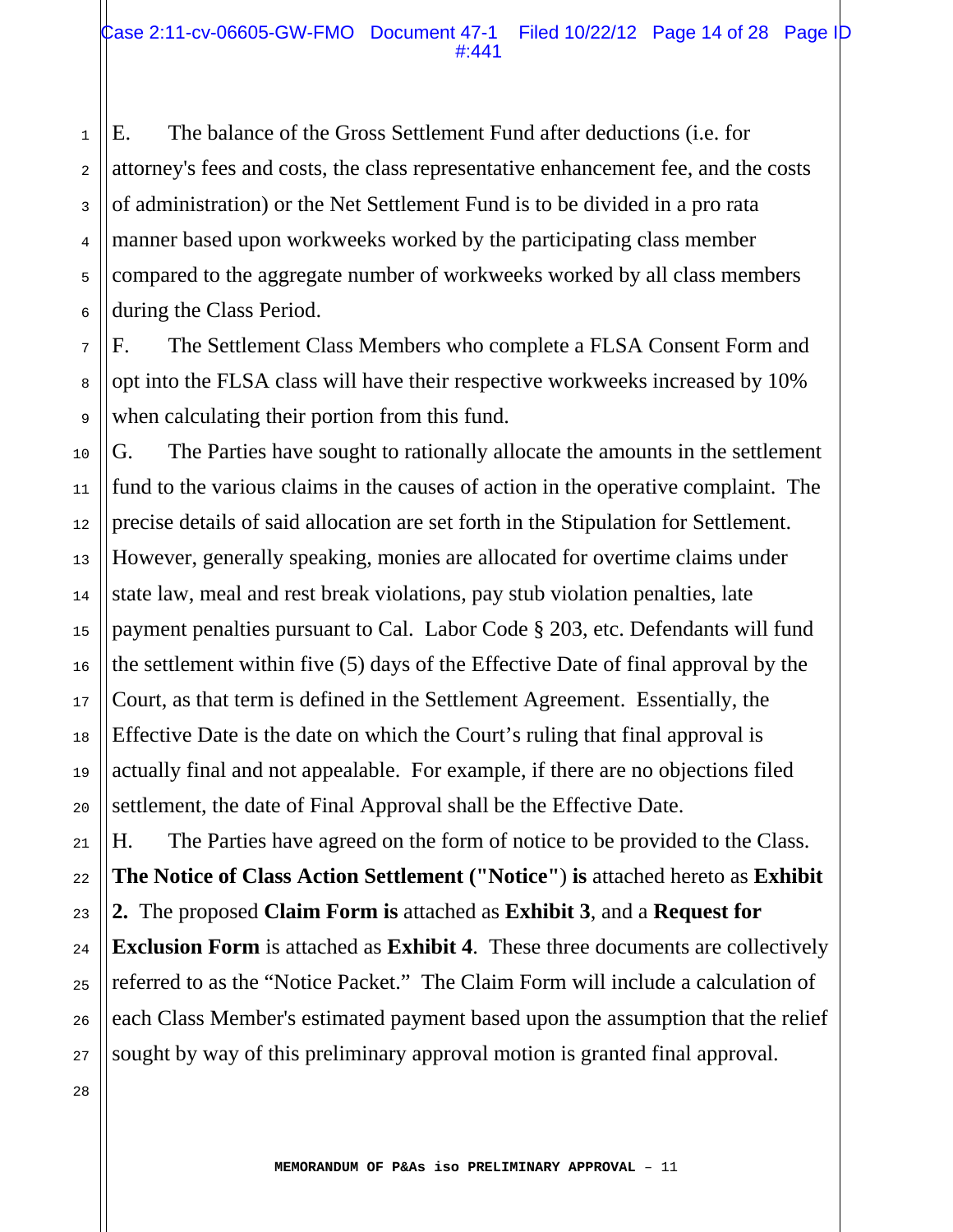# 1 2

3

4

5

6

7

8

9

10

11

12

13

14

15

16

17

18

19

20

21

22

23

24

25

26

27

28

# **IV. THE SETTLEMENT MEETS THE STANDARDS FOR PRELIMINARY APPROVAL**

 Federal Rule of Civil Procedure 23(e) provides that any compromise of a class action must receive Court approval. In determining whether a proposed settlement should be approved, the Ninth Circuit has a "strong judicial policy that favors settlement, particularly where complex class action litigation is concerned." *(In re Heritage Bond Litigation*, 2005 WL 1594403, citing *Class Plaintiffs v. Seattle*, 955 F.2d 1268, 1276 (9th Cir. 1992).) This policy is driven by "an overriding public interest in settling and quieting litigation. . .[t]his is particularly true in class action suits which are now an ever increasing burden to so many federal courts and which frequently present serious problems of management and expense." (*Van Bronkhorst v. Safeco Corp.*, 529 F.2d 943, 950 (9th Cir. 1976).)

 This approval "involves a two-step process in which the Court first determines whether a proposed class action settlement deserves preliminary approval and then, after notice is given to class members, whether final approval is warranted." (*Nat'l Rural Telecommunications Cooperative v. DIRECTV, Inc.,* 221 F.R.D. 523, 524 (C.D. Cal. 2004). At the preliminary approval stage, the Court need only "determine whether the proposed settlement is within the range of possible approval." (*Gatreaux v. Pierce,* 690 F.2d 616, 621 n.3 (7th Cir. 1982).) Ultimately, a class action should be approved if "it is fundamentally fair, adequate and reasonable." (*Class Plaintiffs v. Seattle*, 955 F.2d at 1276. *See also Officers for Justice v. Civil Service Comm'n of the City and County of San Francisco*, 688 F.2d 615, 625 (9th Cir. 1982) ["the court's intrusion on what is otherwise a private consensual agreement negotiated between Parties to a lawsuit must be limited to the extent necessary to reach a reasoned judgment that the agreement is not the product of fraud or overreaching by, or collusion between, the negotiating Parties, and that the settlement, taken as a whole, is fair,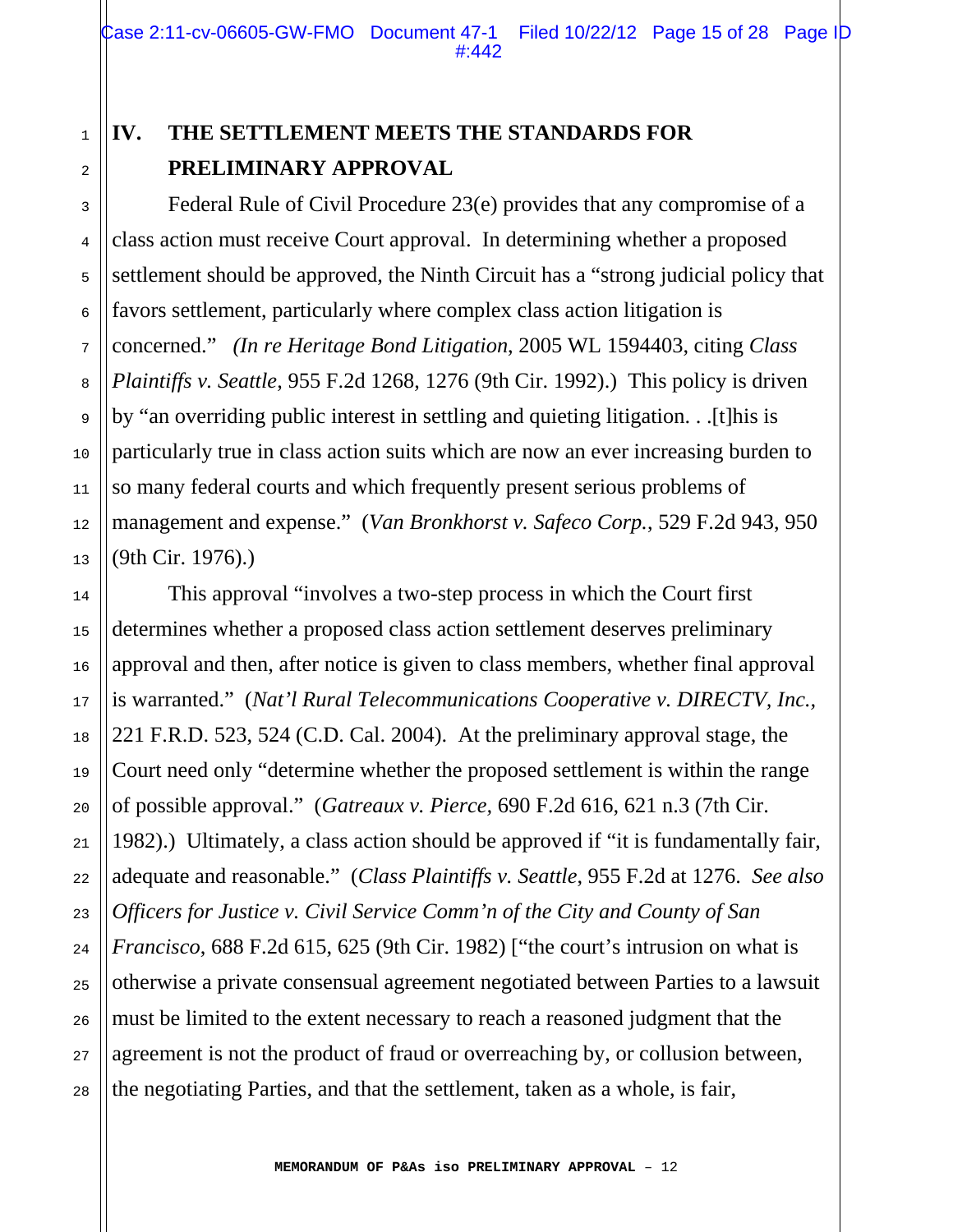reasonable and adequate to all concerned"].) There is further a "strong initial presumption that the compromise is fair and reasonable." (*In re Microstrategy, Inc. Sec. Litigation*, 148 F. Supp.2d 654, 663 (E.D. Va. 2001).)

1

2

3

4

5

6

7

8

9

10

11

12

13

14

15

16

17

18

19

20

21

22

23

24

25

26

27

28

 Although at this stage of preliminary approval, the Court is not expected to engage in the more rigorous analysis as is required for final approval (*see Manual for Complex Litigation*, Fourth, § 22.661 at 438 (2004)), the Court's ultimate fairness determination will include balancing several factors, including some or all of the following:

. . . the strength of plaintiffs' case; the risk, expense, complexity and likely duration of further litigation; the risk of maintaining class action status throughout the trial; the amount offered in settlement; the extent of discovery completed, and the stage of the proceedings; the experience and the stage of the proceedings; the experience and views of counsel; the presents of a governmental participant; and the reaction of the class members to the proposed settlement. (*Officers for Justice*, *supra,* 688 F.2d 615, 625.)

 Not all of the above factors apply to every class action settlement, and one factor alone may prove determinative in finding sufficient grounds for court approval. (*Nat'l Rural*, 221 F.R.D. at 525-26.)

# **A. The Settlement Resulted from Arm's-Length Negotiations**

 There is an initial presumption that a proposed settlement is fair and reasonable when it is the result of arm's-length negotiations. *Williams v. Vukovich*, 720 F.2d 909, 922-923 (6th Cir.1983). The proposed settlement here is the product of many hours of arm's-length negotiations between counsel for Plaintiff and counsel for Defendant. The Parties have conducted significant investigation of the facts and law during the prosecution of this action as detailed above. While Plaintiff reasonably believed that he would prevail in class certification and on the merits, he also had to consider the evidence proffered by Defendants that had the potential to completely frustrate his efforts on behalf of the class. The assistance of a well-respected and highly experienced mediator in

**MEMORANDUM OF P&As iso PRELIMINARY APPROVAL** – 13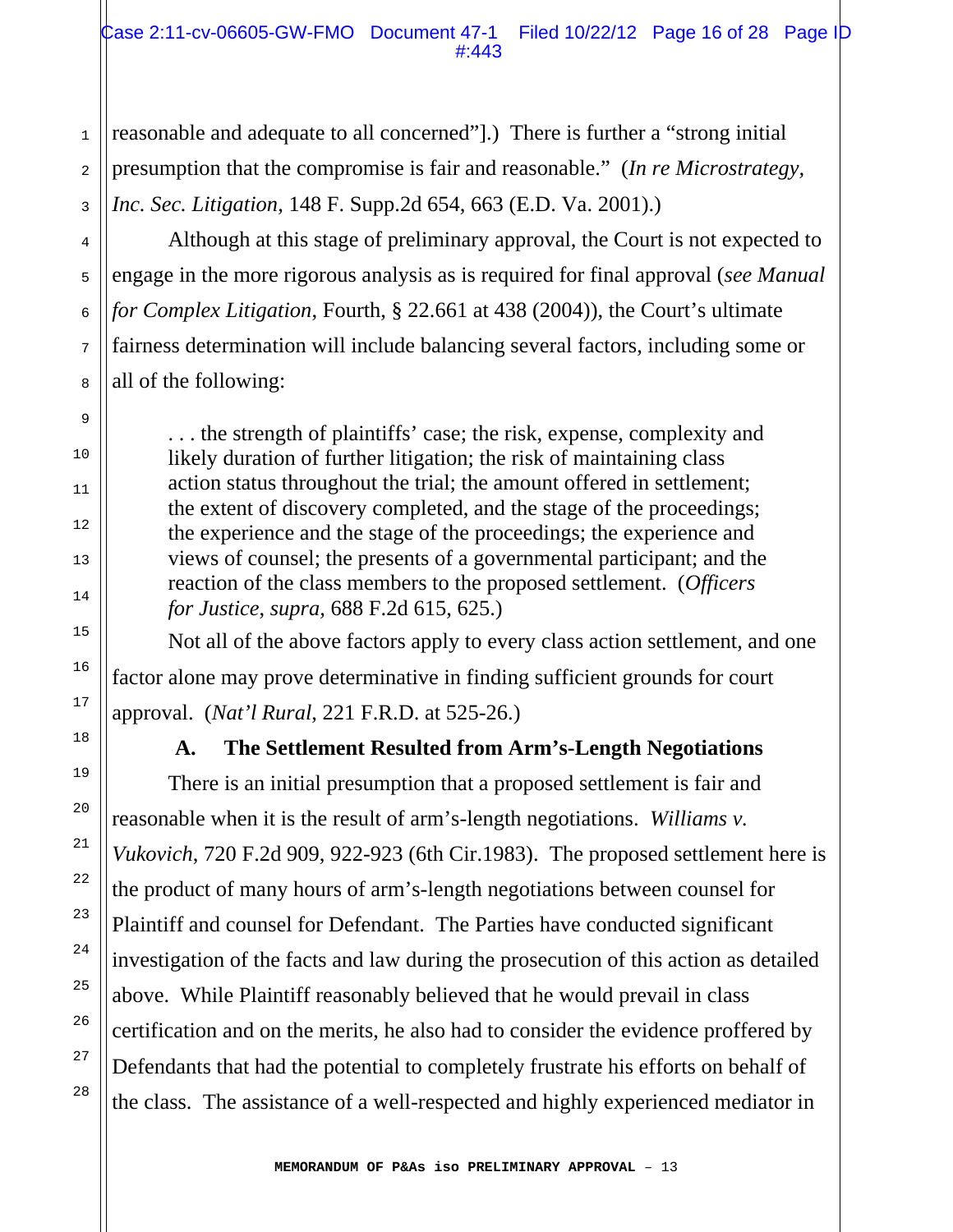1 2 3 4 5 6 7 8 10 11 complex class actions was invaluable in helping the Parties come to a meeting of the minds, notwithstanding the starkly divergent views as to the prospects of Plaintiff's success not just at certification, but also on the merits. Moreover, the fact that Plaintiff's counsel has been actively litigating wage and hour classactions in California since 1998 lends credence to his opinion in determining the propriety of the proposed settlement herein. The opinion of experienced counsel supporting the settlement is entitled to considerable weight. (*In re First Capital Holdings Corp. Fin. Prods. Sec. Litig*., MDL Docket No. 901 All Cases, 1992 U.S. Dist. LEXIS 14337, at \*8 (C.D. Cal. June 10, 1992) [finding belief of counsel that the proposed settlement represented the most beneficial result for the class to be a compelling factor in approving settlement].

 Plaintiff has also taken into account the uncertainty and risk of the outcome of further litigation, and the difficulties and delays inherent in such litigation. Plaintiff is aware of the burdens of proof necessary to establish liability for the claims asserted in the action, Defendant's defenses thereto, and the difficulties in establishing damages.

 Based on the foregoing, Plaintiff and his counsel determined that the settlement set forth in the Agreement was and is a fair, adequate and reasonable settlement, and it is in the best interests of Plaintiff and the proposed Settlement Class. Defendant has concluded that any further defense of this litigation would be protracted and expensive for all Parties. Substantial amounts of time, energy and resources of Defendant have been and, unless this settlement is made, will continue to be devoted to the defense of the claims asserted by Plaintiff. Defendant has, therefore, agreed to settle in the manner and upon the terms set forth in the Stipulation of Settlement, to put to rest the claims set forth in the operative complaint.

28 / / /

9

12

13

14

15

16

17

18

19

20

21

22

23

24

25

26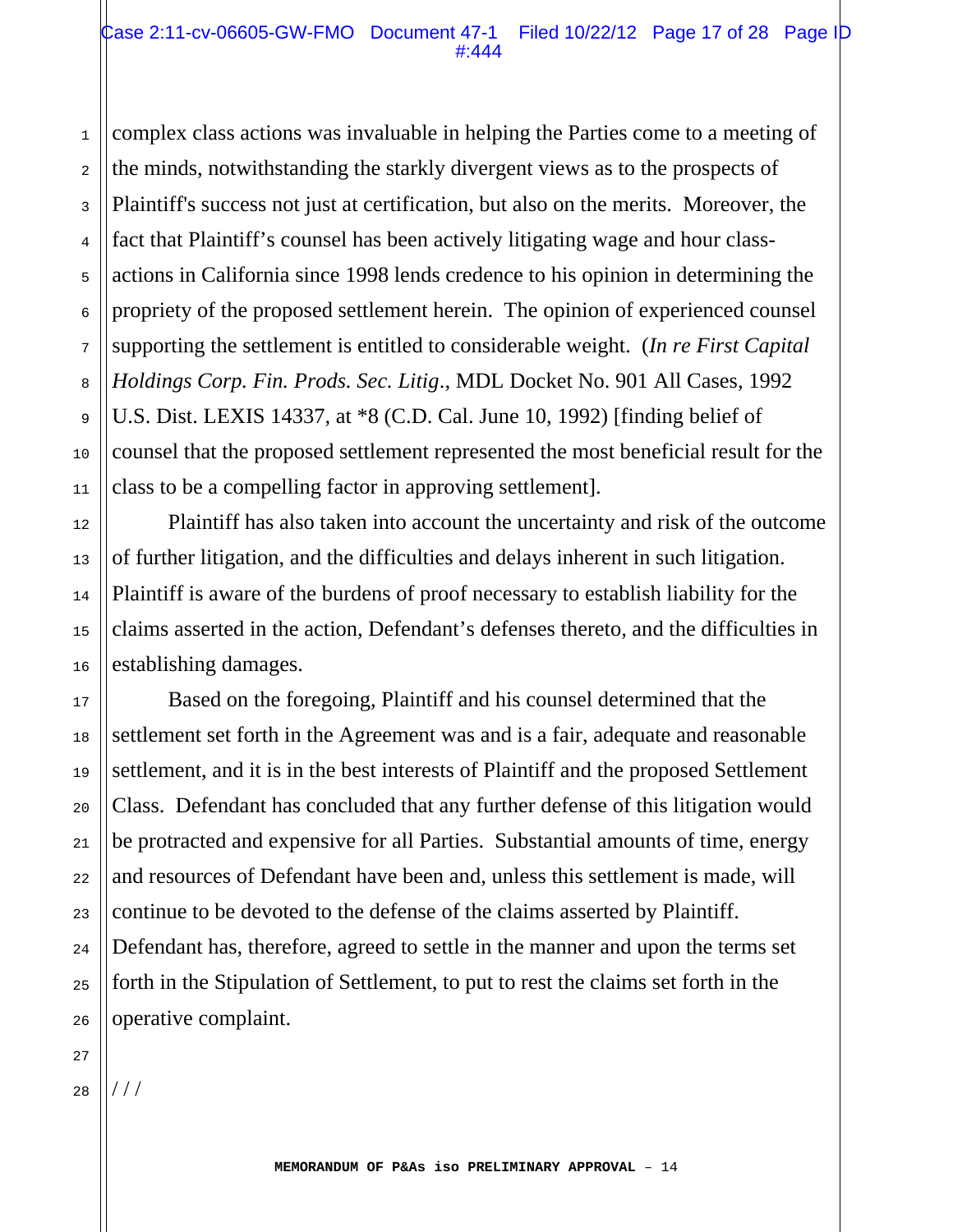Case 2:11-cv-06605-GW-FMO Document 47-1 Filed 10/22/12 Page 18 of 28 Page ID #:445

#### **B. The Settlement Has No Obvious Deficiencies**

 The proposed settlement has no obvious deficiencies. Under the terms of the settlement, Defendant has agreed to create a fund consisting of \$327,500. The Settlement provides no preferential treatment for Plaintiff or other Class members. Plaintiff will receive a distribution from the settlement proceeds calculated in the same manner as the distributions to all other Class Members. Moreover, the Settlement does not mandate excessive compensation for Plaintiff's counsel. Plaintiff's counsel is authorized to apply for an award of attorneys' fees not to exceed one-third (1/3) of the Gross Settlement Fund, and reimbursement of expenses, and any award of fees and expenses is subject to Court approval. As one might expect, when costs advanced by Plaintiff's counsel are approximately \$15,000, and only one third of the settlement is allocated for fees and costs together, only approximately \$94,000 or 28.8 % is allocated for fees, barely over the benchmark 25% that is a standard minimum payment for Class Counsel working on a contingency fee. As noted above, the Settlement was reached only after the mediation efforts of a highly experienced mediator. Each side evaluated the strengths and weaknesses of their case and independently came to the conclusion that this settlement represents a responsible means of addressing the claims of Plaintiff and the Plaintiff class, and the defenses of Defendant. Accordingly, the settling Parties urge this Court to grant preliminary approval.

# **V. APPLICATION FOR CERTIFICATION OF CLASS FOR SETTLEMENT PURPOSES**

 This Court can certify a class where a plaintiff demonstrates that the proposed class and proposed class representatives meet the four prerequisites in *Federal Rules of Civil Procedure,* Rule 23(a) – numerosity, commonality, typicality, and adequacy of representation – and one of the three requirements of *Federal Rules of Civil Procedure,* Rule 23(b). This Settlement meets the criteria.

1

2

3

4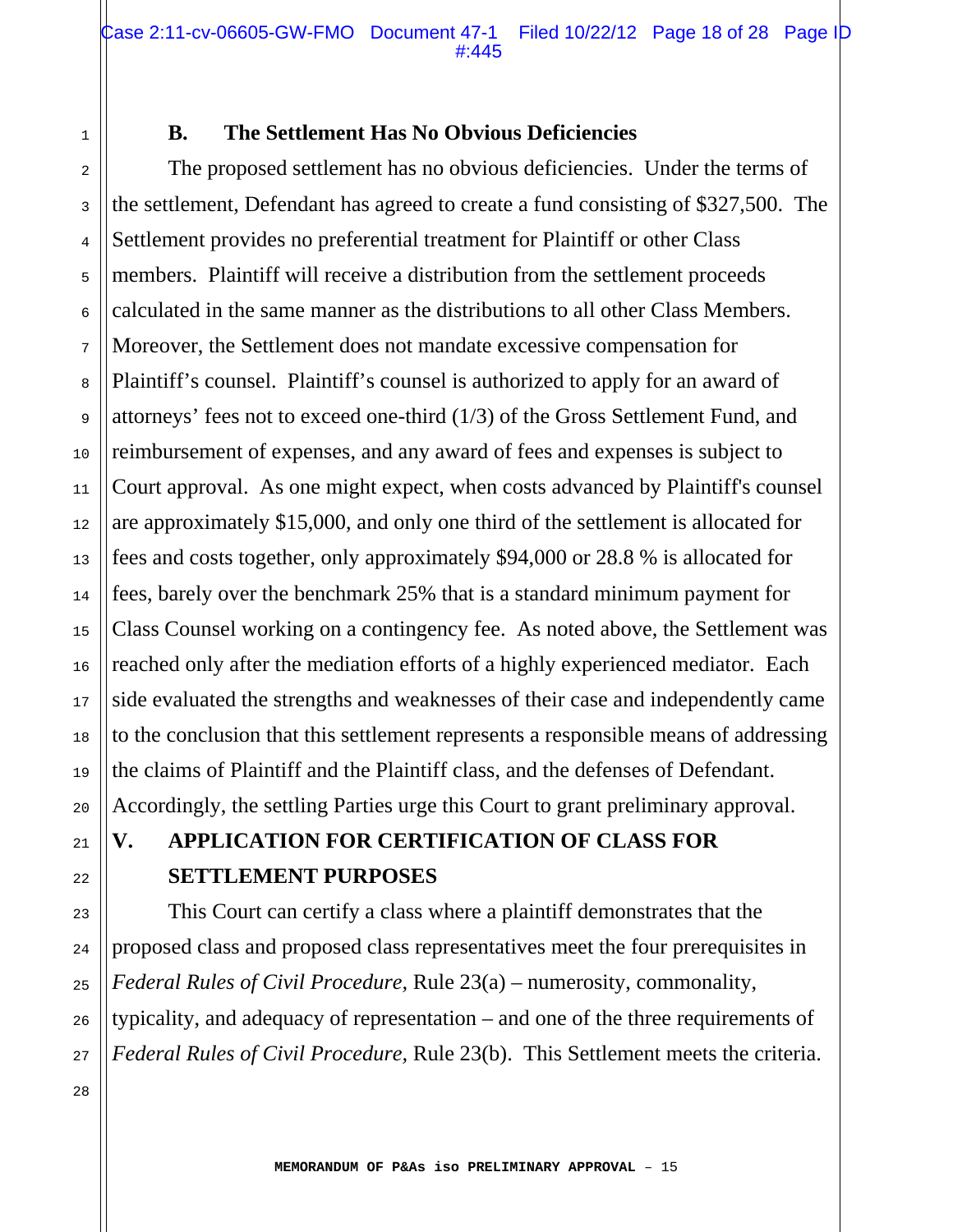1. Numerosity – The numerosity requirement is satisfied if the proposed class is "so numerous that joinder of all members is impracticable." (*Fed.R.Civ.P.* Rule 23(a)(1)). Here there approximately 169 persons who occupied the approximately 37 full-time equivalent positions at issue in this litigation. It would be highly impracticable to seek joinder of all 169 settlement class members in a mass action. Having previously litigated a group action with 128 individual plaintiffs, Plaintiff's counsel here can readily attest to the fiscal impracticability of a mass action on these claims.

1

2

3

4

5

6

7

8

9

10

11

13

14

15

16

17

19

23

24

26

27

28

12 18 20 21 22 25 2. Commonality – commonality relates to whether there are "questions of law or fact common to the class." (*Fed.R.Civ P*. Rule 23(a)(2).) Commonality is satisfied if there is one issue common to class members. (*Hanlon v. Chrysler Corp*., 150 F.3d 1011, 1019 (9th Cir. 1998).) Here, there are several common issues, including but not limited to whether (a). Whether the members of the Class received the legal minimum wage or agreed rate under California law for all hours during which they were subject to Defendants' control; (b). Whether Defendants failed and continue to fail to provide meal periods and paid rest periods, free of duty, to the members of the Class in violation of the Labor Code and Sections 11 and 12 of the applicable IWC Wage Order(s); (c). Whether the members of the Class are entitled to seek recovery of compensation pursuant to Labor Code  $\S$  558 and, if so, for what time period(s); (d). Whether Defendants failed to timely furnish accurate itemized statements to the members of the Class in conformity with Labor Code § 226(a) and, if not, whether liability for the same accrues under Labor Code § 226(e) and (g); (e). Whether the members of the Labor Code § 203 Subclass are entitled to penalties pursuant to Labor Code § 203; (f). The correct statute of limitations for the claims of the members of the Class; (g). Whether Defendants' conduct constitutes unfair competition and/or business practices within the meaning of B&PC §17200 et seq.; (h). Whether the members of the Class are entitled to compensatory damages, and if so, the means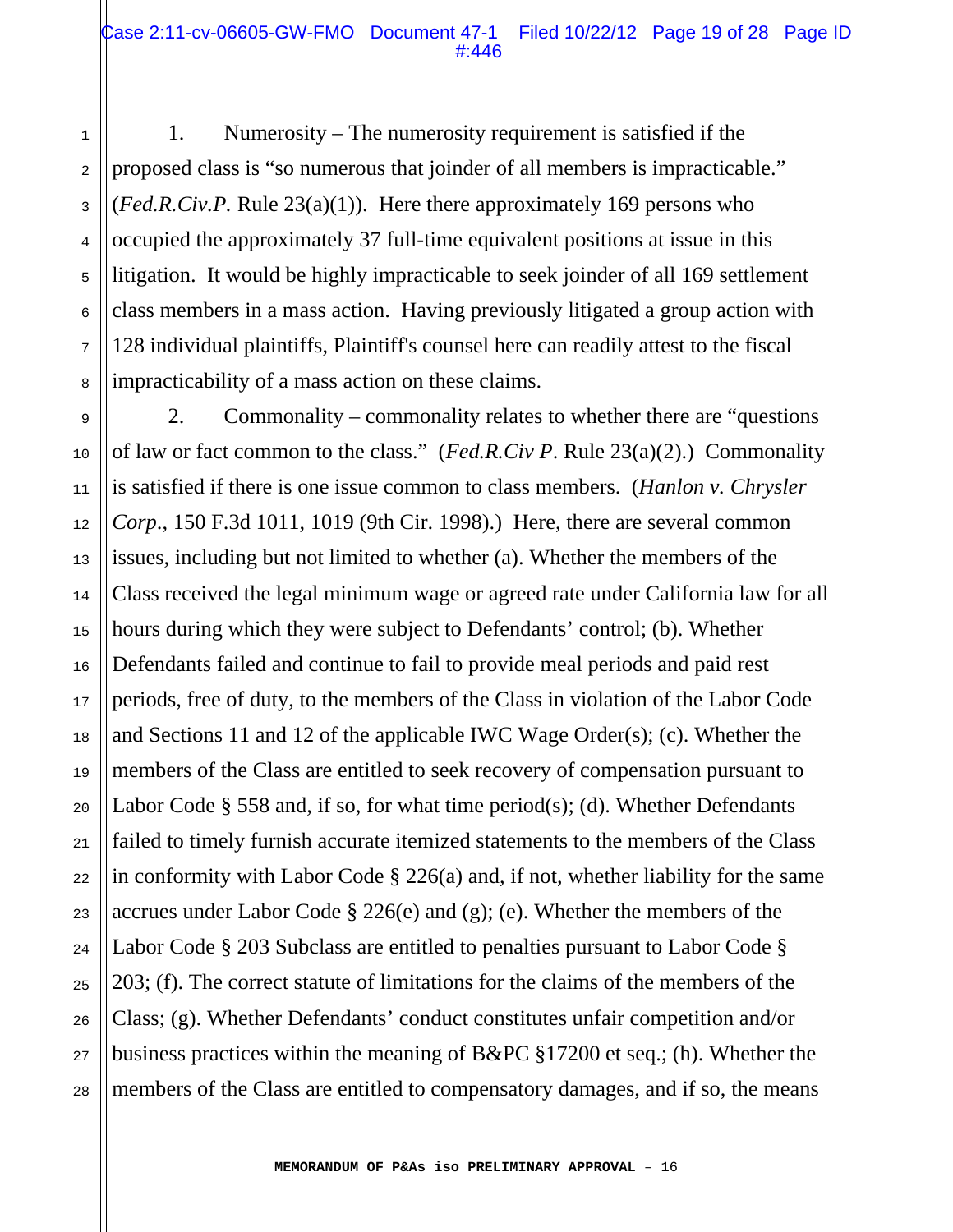of measuring such damages; (i). Whether the members of the Class are entitled to injunctive relief; (j). Whether the members of the Class are entitled to restitution; (k). Whether Defendants are liable for pre-judgment interest; and (l). Whether Defendants are liable for attorneys' fees and costs. Of course Plaintiff contends there are several other common issues, and Defendants, as one would expect, denies the same. However, for purposes of settlement, the Defendants have stipulated to commonality.

3. Typicality – typicality under Rule  $23(a)(3)$  is satisfied if the representative plaintiff's claims share a common element with the Class because they arise from the same course of conduct that gave rise to the claims of other Class members. (*In re United Energy Corp. Solar Power Modules Tax Shelter Inv. Sec. Litig*., 122 F.R.D. 251, 256 (C.D. Cal. 1988).) Plaintiff's claims here are typical of those of other Class members. Defendants treated both Plaintiff and all members of the Class in a virtually identical manner with respect to the violations of law asserted herein. These violations of law arise out of Defendants' common course of conduct in requiring members of the Class to (a) work hours for which they were not properly compensated (in terms of basic minimum wages, premium overtime wages, or agreed rates), (b) forego duty free meal breaks and rest periods to which they were entitled, (c) receive inaccurate wage statements, and (d) endure unfair business practices within the meaning of  $B\&PC \$  17200, et seq.

4. Adequacy of Representation – adequacy under Rule  $23(a)(4)$  is satisfied if the named plaintiff has no disabling conflicts of interest with other members of the class and plaintiff's counsel are competent and well qualified to undertake the litigation. (*Lerwill v. Inflight Motion Pictures, Inc*., 582 F.2d 507, 512 (9th Cir. 1978).) Here, Plaintiff is represented by counsel who has extensive experience in complex litigation and has protected the interests of the Class. (See declaration of Paul T. Cullen, filed herewith.) Additionally, no conflict exists between the Plaintiff and the members of the Class, because Plaintiff has been

1

2

3

4

5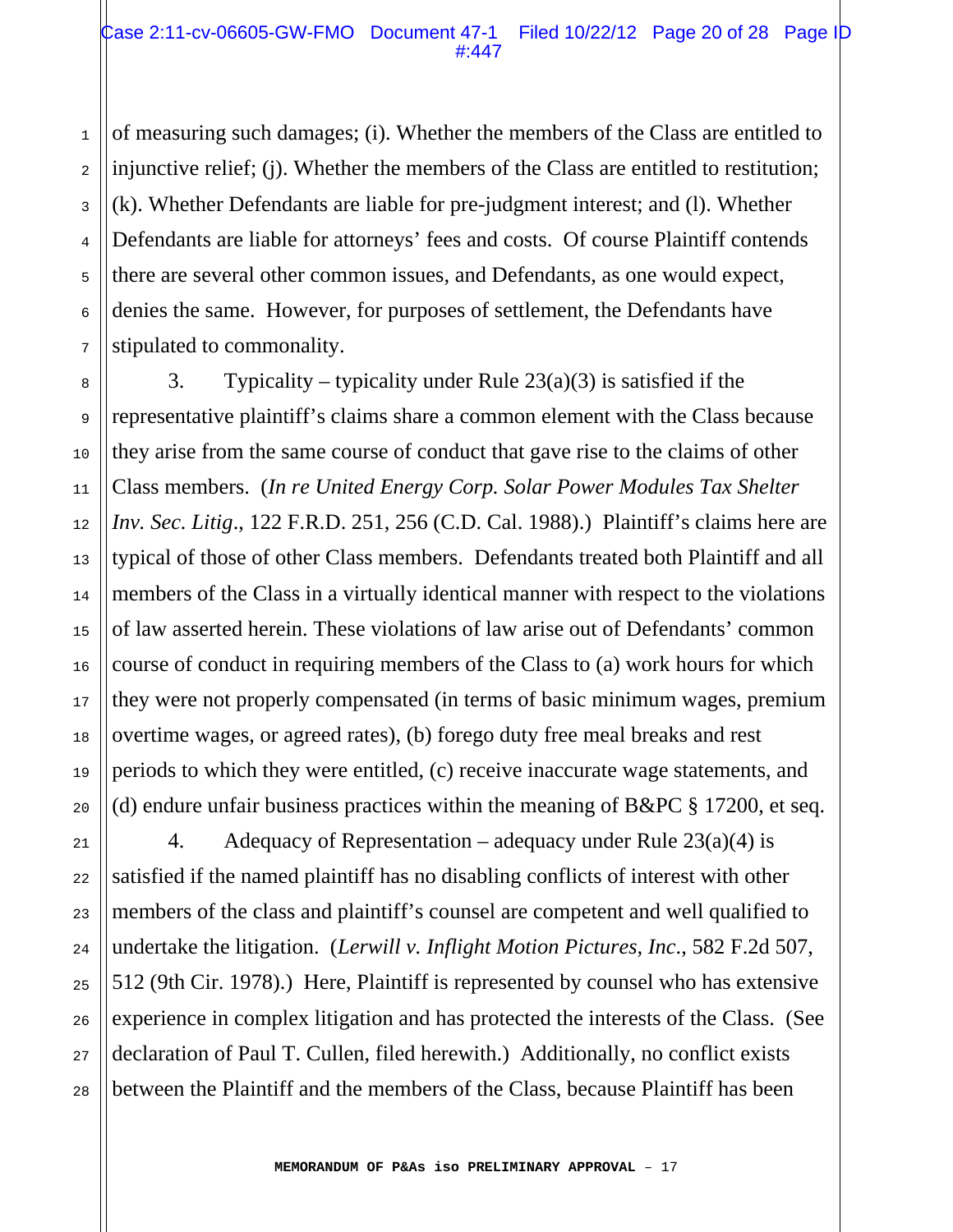damaged by the same alleged conduct and has the incentive to fairly represent all Class members' claims to achieve the maximum possible recovery.

 5. Questions of Law and Fact Predominate – Plaintiff has also established that common questions of law or fact predominate over individual questions pursuant to Rule 23(b)(3). Plaintiff alleges that Defendant improperly failed to pay Plaintiff and other members of the Class overtime and minimum wages, provide meal and rest breaks and code compliant wage statements. Because these are common issues, and these issues relate to each and every class member and predominate over all other legal or factual issues, this requirement is satisfied. Proof of that common course of conduct would establish Defendant's liability to all members of the Class. Of course and as with all other prerequisites for class certification, Defendant denies that questions of law and fact would predominate, but for purposes of settlement only it does not oppose this motion subject to its right to challenge the same if the settlement were not approved.

 6. Superiority of Class Action – the requirement that a class action be superior to other methods of adjudication under Rule 23(b)(3) is also met. Courts have recognized that the class action devise is superior to other available methods for the fair and efficient adjudication of controversies involving large number of employees in wage and hour disputes.

 Based upon the foregoing, it is respectfully requested that the Court certify the Class as defined herein for settlement purposes only. In the event final approval of the settlement is not granted, the Parties will occupy the same legal posture that they occupied at the outset of the litigation and be free to assert any claim or defense that they could have asserted at the outset of the litigation.

1

2

3

4

5

6

7

8

9

10

11

12

13

14

15

16

17

18

19

20

21

22

23

24

25

26

27

28

# **VI. ATTORNEYS' FEES AND COSTS**

 As part of the request for Final Approval of this settlement, Plaintiff's counsel will seek an award of attorneys' fees and costs amounting to one-third of the Gross Fund Value, or \$109,166.00. Defendant will not object to this request.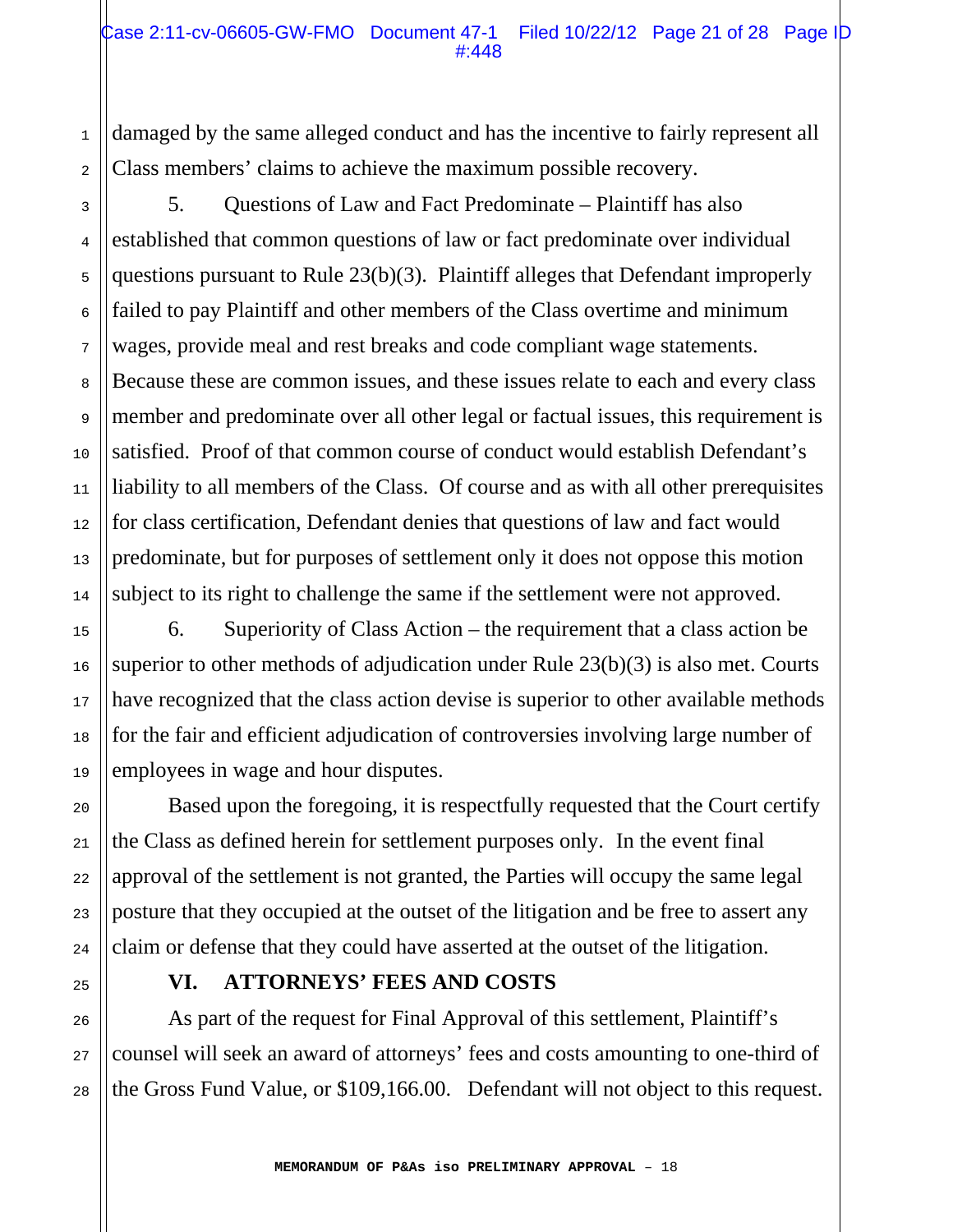(Settlement Agreement, p. 13, ¶ 7.1) As noted above, the Settlement Sum of \$327,500 is a true common fund with no reversion of funds going back to Defendant. At a minimum, Defendant will expend approximately \$327,500 to settle this matter as any amounts not originally paid out to class members will revert to participating class members, plus it will be obligated to pay all of the employer side social security and payroll tax expenses that is normally associated with payment of wages. This is significantly different from a settlement sum in which there is a reversion of unclaimed funds to Defendants. The attorneys' fees sought are based on very real, and very significant benefits provided by this common fund.

 While it is sometimes considered a "common practice" for an attorney fee application in a class action to be made only in connection with the Final Fairness hearing, the counsel representing Plaintiff in this matter has traditionally presented the Court with some preliminary argument and information concerning the fee application as a courtesy to the Court, and as a basis for a clear disclosure in the Class Notice of the amount of fees being sought. Since *Federal Rules of Civil Procedure,* Rule 23, requires that the Class be given notice of any agreement of the Parties as to attorneys' fees and costs, and that Defendant will not oppose such application, it is thought that offering this preliminary discussion of the requested fees is an appropriate course of conduct.

 In this case, Class Counsel has created a true common fund for the benefit of the class. The Common Fund Doctrine is predicated on the principle of preventing unjust enrichment. It provides that when a litigant's efforts create or preserve a fund from which others derive benefits, the litigant may require the passive beneficiaries to compensate those who created the fund. Both State and Federal courts in California have embraced this doctrine. *Vincent v. Hughes Air West, Inc.* (9th Cir. 1977) 557 F.2d 759, 769.

28

1

2

3

4

5

6

7

8

9

10

11

12

13

14

15

16

17

18

19

20

21

22

23

24

25

26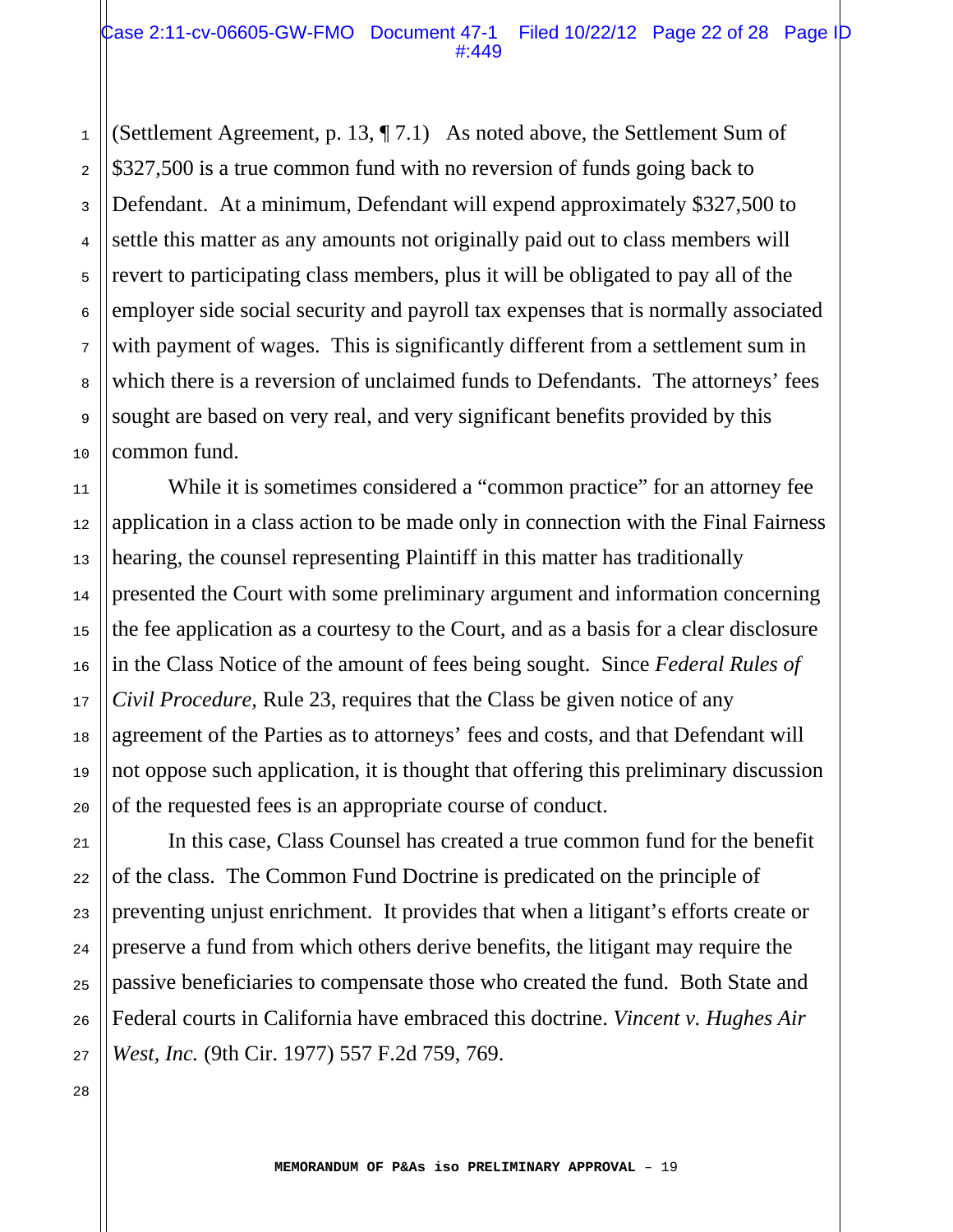#### Case 2:11-cv-06605-GW-FMO Document 47-1 Filed 10/22/12 Page 23 of 28 Page ID #:450

 Here, given that costs are approximately \$15,000, counsel will seek final approval of a fee equal to 28.8% of the common fund created for the benefit of the class. Given that the proposed Class Counsel has substantial experience in this area, including helping create significant case law in California class actions (i.e. the *Belaire West* procedure), they would have had to have expended 171 hours to have earned the lodestar equivalent at \$550 per hour of the amount provided herein for attorneys fees. The reality is, plaintiffs' counsel spent substantially more than 171 hours and is taking more than a bit of a haircut, as it were, on fees.

 In light of the nature of this settlement - it is non-reversionary and will provide thousands of dollars in recovery to a class member who occupied his job position for the entire class period - the request is well within the accepted range of compensation. The Settlement provides approximately \$8851 per each job position prior to deductions for fees and costs. This is the precise type of recovery which should yield a "normal" one third contingent fee in the legal marketplace, had each and every class member's action been pursued individually. The goal in any case such as this is to set a fee that approximates the probable terms of that same contingent fee agreement as if it had been negotiated by a sophisticated attorney and client in comparable litigation, on an individual basis. A review of class action settlements over the past 10 years shows that the courts have historically awarded fees in the range of 20% to 50%, depending upon the circumstances of the case. Class Counsel's requested fee comes to 331/3%, a percentage well within the range of reasonableness.

 The percentage award sought herein is commensurate with (1) the risk Class Counsel took in litigating this action; (2) the time, effort and expense dedicated to the case; (3) the skill and determination they have shown; (4) the results they have achieved throughout the litigation; (5) the value of the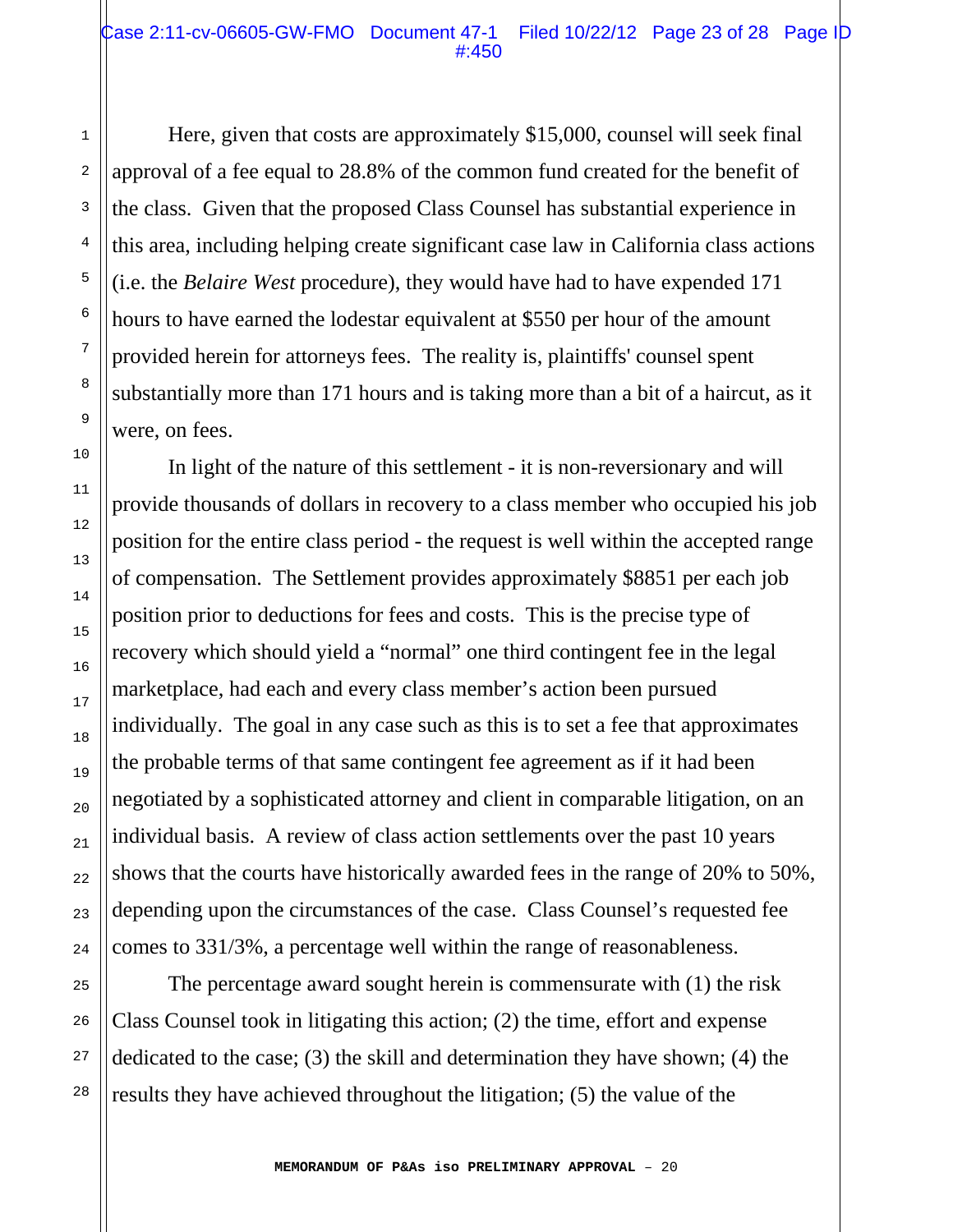settlement they have achieved for Class members; and (6) the other cases counsel have turned down in order to devote their time and efforts to this matter.

 The obvious risk, at the time these attorneys agreed to become counsel in this case, was that the theory of recovery raised by Plaintiff and his counsel would prove to be invalid. In addition, counsel knew that Defendant would mount a major challenge to the claims herein made by Plaintiff, and that Defendant had the resources to mount such a challenge, although at the perils listed above. Class Counsel faced risk and difficulty on numerous levels. It was clear from the outset that this case would be hotly contested and that significant manpower would be needed to litigate the case properly. Class Counsel knew that obtaining a remedy would be anything but easy. It is therefore respectfully requested that the Court grant preliminary approval to the request for attorneys' fees as noted herein and that the request for said fees be disclosed in the proposed class notice. In addition, at the time of the Final Fairness hearing, Class Counsel will present a detailed cost breakdown and request for reimbursement of the same.

## **VII. NATURE AND METHOD OF CLASS NOTICE**

 "For any class certified under Rule 23(b)(3), the court must direct to class members the best notice practicable under the circumstances, including individual notice to all members who can be identified through reasonable effort." (*Fed.R.Civ.P.* Rule 23(c)(2)(B).) "The court must direct notice in a reasonable manner to all class members who would be bound by a proposed settlement, voluntary dismissal or compromise." (*Fed.R.Civ.P.* Rule 23(e)(B).)

 As noted, the Parties have agreed upon a Notice Packet, and the terms and conditions upon which the Notice Packet is to be served on members of the Plaintiff class by first class United States Mail. The majority of the long-term employee class members are current employees of Defendants, and Defendants will provide the Claims Administrator with sufficient contact information for all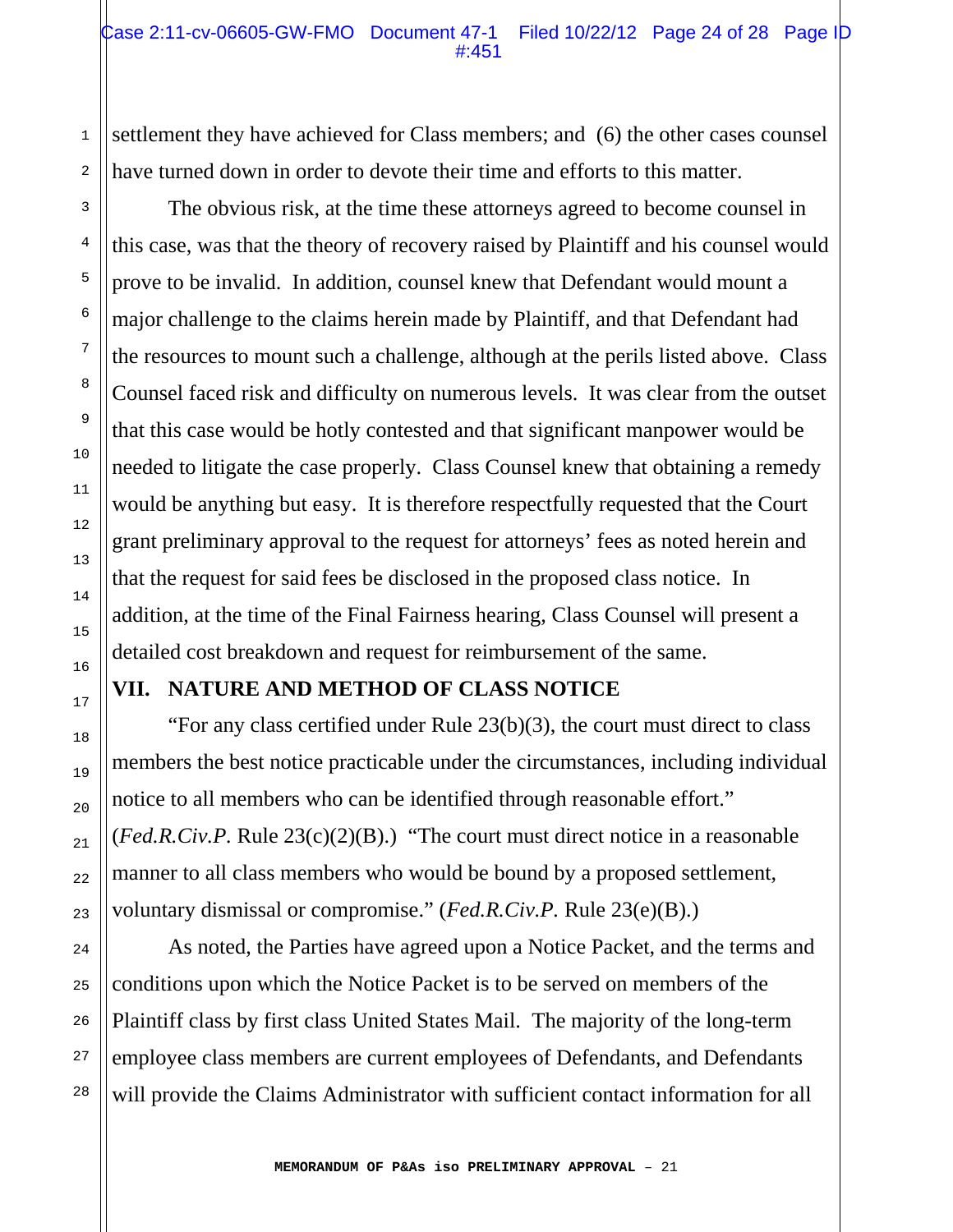class members to facilitate a very successful notification process. Moreover, the claims administrator will be performing a skip trace of all addresses prior to the mailing of the notice. The proposed method of providing notice and notice forms is reasonable, and provides the best practicable notice under the circumstances. It should be noted that the Parties have agreed to the procedure that it absolutely maximizes participation, i.e. the fact that no claim form need be submitted to obtain payment on all state law claims. Only if one wishes to obtain additional money for claims that could have been raised under the FLSA, does one need to submit a claim form.

#### **VIII. CLAIMS ADMINISTRATION**

 Plaintiff seeks the appointment of CPT Group as the Claims Administrator. CPT Group is an experienced class administration company, and has acted as claims administrator in hundreds of wage and hour cases throughout the country. It has provided an estimate of \$7,400 to perform administrative services as set forth in the Settlement Agreement, and counsel for both Parties have had positive experiences working with this administrator in the past.

# **IX. REQUEST FOR ENHANCEMENT AWARD**

 The Class Representative, Daniel Malakhov, has assisted Class Counsel in the prosecution of this action. He provided the names of witnesses and has provided insight and information to Class Counsel that has proven to be invaluable. The Class Representative, Mr. Malakhov had his deposition taken in two sessions. He also provided substantial assistance with responding to discovery, reviewing the voluminous document production by Defendants, and locating putative class members for interviews. Some of the details of his efforts are set forth in his declaration filed concurrently herewith. It is well recognized that ". . . retaliation against employees for asserting statutory rights under the Labor Code is widespread," and that "retaliation . . . cause(s) immediate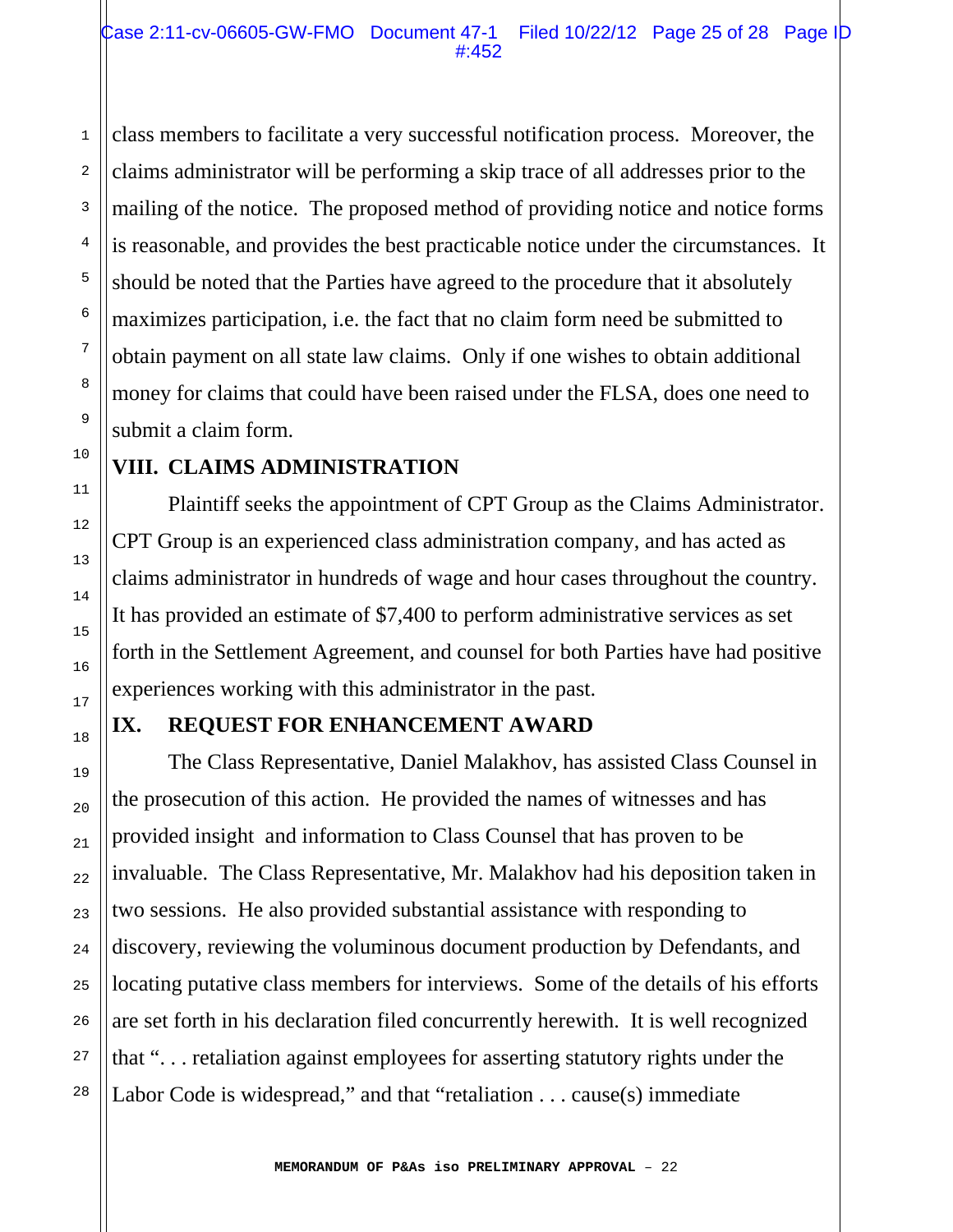1

2

3

4

5

6

7

8

9

10

11

12

13

14

15

16

17

18

19

20

21

22

23

24

25

26

27

28

disruption of the employee's life and economic injury." (*Gentry v. Superior Court* (2007) 42 Cal. 4th 443, 461.) The California Supreme Court, in *Gentry*, took note that the Federal courts as well recognize the reality of retaliation. (*Gentry,* at 460 [citing to a number of cases including] *Mitchell v. Robert DeMario Jewelry, Inc.* (1960) 361 U.S. 288, 292, 80 S.Ct. 332, 4 L.Ed.2d 323 ["[I]t needs no argument to show that fear of economic retaliation might often operate to induce aggrieved employees quietly to accept substandard conditions"].) Even though Mr. Malakhov is a former employee of the Defendant, fear of retaliation nevertheless still affects individuals who contemplate acting as a class representative, in part because even a former employer can affect one's prospects of future employment. The accompanying declarations of Paul T. Cullen and Daniel Malakhov provide details as to the invaluable assistance provided by Plaintiff in connection with the successful litigation of this matter. Without his assistance, this settlement would not have been achieved.

 Class representatives are eligible for incentive payments." (*Staton v. Boeing Co.*, 327 F.3d 938, 977 (9th Cir. 2003).) "Because a named plaintiff is an essential ingredient of any class action, an incentive award is appropriate if it is necessary to induce an individual to participate in the suit." (*Cook v. Niedert*, 142 F. 3d 1004, 1016 (7th Cir. 1998); see also *In re Linerboard Antitrust Litig*., 2004 U.S. Dist. LEXIS 10532, at \*56 (E.D. PA. June 2, 2004) (Where "class representatives have conferred benefits on all other class members . . . they deserve to be compensated accordingly.").

> The purposes for which courts award incentive payments are threefold. First, incentive awards compensate class representatives for work done by them<br>on behalf of the class under a quantum meruit theory. (Citations omitted.) This is the same reason attorneys'<br>fees, expert fees, and other costs of litigation are<br>generally deducted from the common fund – to prevent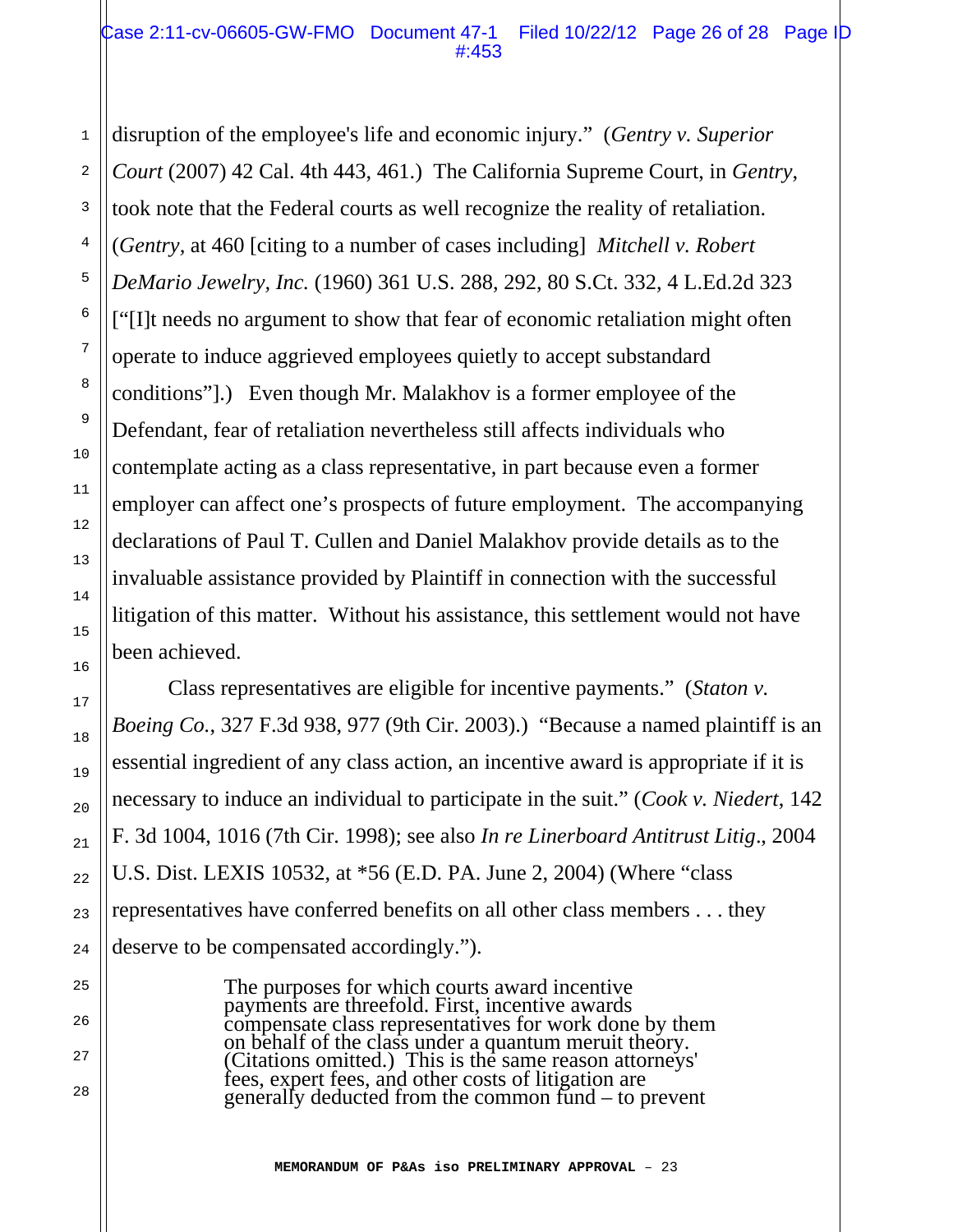a windfall to the class. Second, incentive awards are used to compensate class representatives for risks undertaken by them in bringing the class action. (Citations omitted.) These risks include retaliation resulting in personal or financial harm, discrimination, trouble finding employment, and significant financial risk. (Citations omitted.) Third, some courts award incentive awards to class representatives in recognition of their willingness to act as a private attorney general. of their willingness to act as a private attorney general. (Citations omitted.) (*Rodriguez v. West Publ. Corp.*, 2007 U.S. Dist. LEXIS 74767, \*47, 2007 WL 2827379, \*15 (C.D. Cal. Sep. 10, 2007); see also *In re Lupron Mktg. and Sales Practices Litig*., 228 F.R.D. 75, 88 (D. Mass. 2005) ["Incentive awards are recognized as serving an important function in promoting class action serving an important function in promoting class action<br>settlements, particularly where ... the named plaintiffs participated actively in the litigation."].)

1

2

3

4

5

6

7

8

9

10

11

12

13

14

15

16

17

18

19

20

21

22

23

24

25

26

27

28

 Numerous courts have approved enhancements awards which, like the enhancement in this case at 6.1%, constitute and imperceptibly small percentage of the total settlement fund from the perspective of participating class members. (See, e.g., *Brotherton v. Cleveland*, 141 F.Supp.2d 907 (S.D.Ohio, 2001) [approving \$50,000 enhancement based on \$5.25 million settlement]; *Enterprise Energy Corp. v. Columbia Gas Transmission Corp*., 137 F.R.D. 240, 250-51 (S.D. Ohio 1991) [awarding \$300,000 in enhancements based upon \$30 million settlement]; *In re Dun & Bradstreet Credit Services Customer Lit.,* 130 F.R.D. 366, 373-74 (S.D. Ohio 1990) [awarding \$215,000 to several class representatives out of an \$18 million fund].) There is no hard and fast rule that should be applied as to how much should be awarded to the Plaintiff here.

 The Plaintiff, for whom an incentive award is being requested, provided invaluable assistance to Class Counsel in the litigation of this case, investing well over 100 hours in the same. He also undertook real risks that deserve real reward. In reviewing his declaration, it becomes clear that he took on the fiduciary duties incumbent upon him in his role as class representative and fulfilled them admirably. Unfortunately, he has paid dearly for the same. As such, \$20,000 is relatively small comfort for having to retool one's entire career path and to be